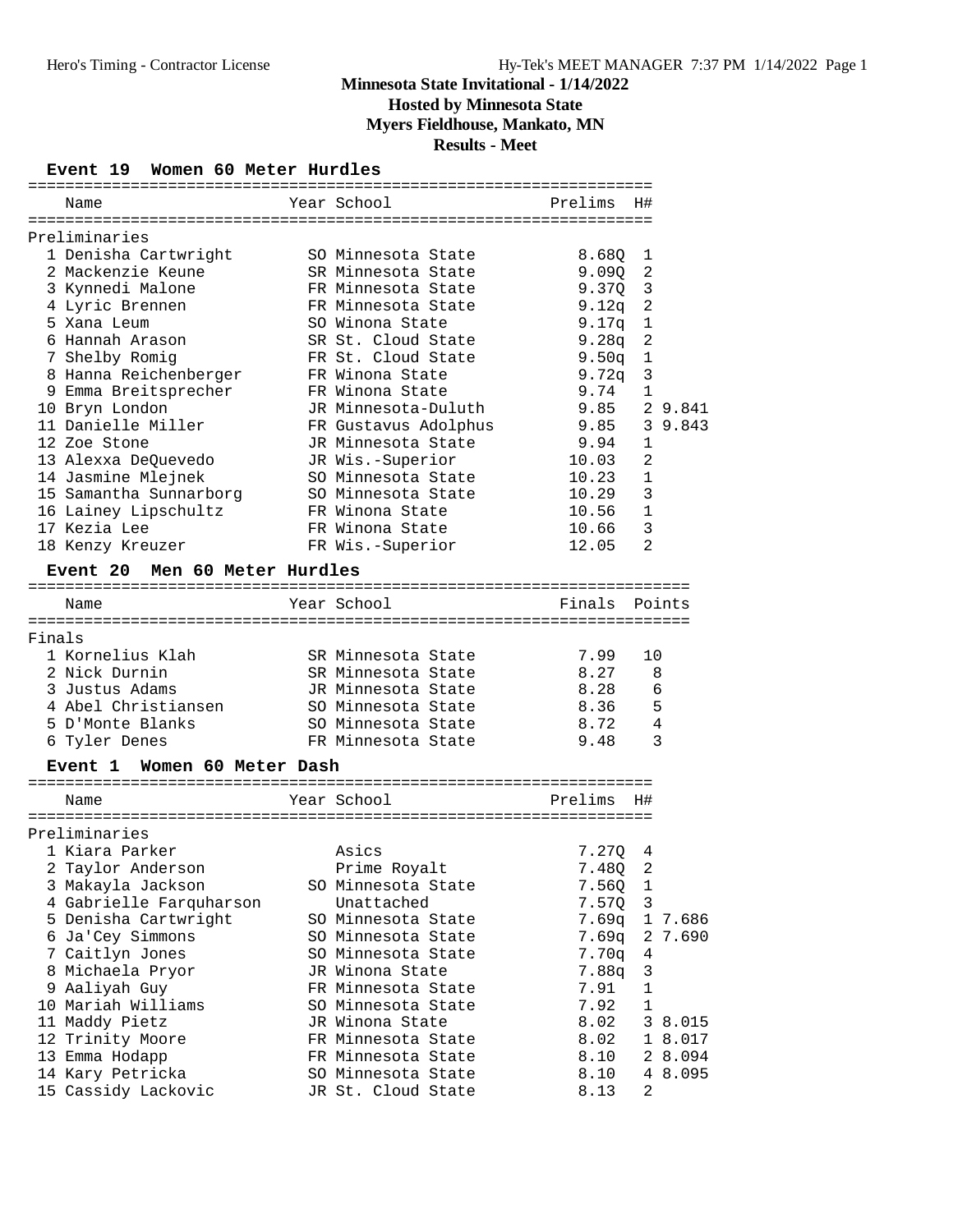**Hosted by Minnesota State**

**Myers Fieldhouse, Mankato, MN**

**Results - Meet**

#### **....Event 1 Women 60 Meter Dash**

| 16 Mackenzie Keune    | SR Minnesota State   | 8.21 |         |
|-----------------------|----------------------|------|---------|
| 17 Ashlie Lockington  | SO Winona State      | 8.32 |         |
| 18 Mercy Zelee        | FR Minnesota State   | 8.36 | 2 8.352 |
| 19 Jaidyn Brower      | FR Winona State      | 8.36 | 4 8.353 |
| 20 Makenna Huetten    | FR Gustavus Adolphus | 8.53 | 3       |
| 21 Jacqueline Olander | SO Minnesota-Duluth  | 8.62 | 4       |
| 22 Kate Schmitz       | SO Minnesota-Duluth  | 8.64 | 4       |
| 23 Olivia Thomley     | SO Gustavus Adolphus | 8.68 | 1       |
| 24 Chloey Evans       | FR Minnesota-Duluth  | 8.75 | 2       |
| 25 Brooke Koenen      | SO Wis.-Superior     | 9.16 |         |
| 26 Kenzy Kreuzer      | FR Wis.-Superior     | 9.59 | 2       |

#### **Event 45 Men 60 Meter Dash**

|  | Name                                   |  | Year School                     | Prelims | H#             |         |  |
|--|----------------------------------------|--|---------------------------------|---------|----------------|---------|--|
|  | :===================================== |  | =============================== |         |                |         |  |
|  | 1 Denzel Brown                         |  | SR Unattached                   | 6.880   | 4              |         |  |
|  | 2 Prince Nti                           |  | FR Minnesota State              | 6.970   | 3              |         |  |
|  | 3 Steven Marks                         |  | FR Minnesota State              | 6.990   | 2              |         |  |
|  | 4 Nathan Le                            |  | FR Gustavus Adolphus            | 7.29Q   |                | 1 7.281 |  |
|  | 5 Ezekiel Clark                        |  | FR Minnesota State              | 7.02q   | 2              |         |  |
|  | 6 Eddie Blackwell                      |  | FR Minnesota State              | 7.06a   | 3              |         |  |
|  | 7 Nicholas Westphal                    |  | FR Minnesota-Duluth             | 7.23q   |                | 4 7.221 |  |
|  | 8 Isaiah Subah                         |  | FR Gustavus Adolphus            | 7.23q   |                | 3 7.229 |  |
|  | 9 Colton Hoffman                       |  | Unattached                      | 7.27    | 3              |         |  |
|  | 10 Tyler Makela                        |  | Unattached                      | 7.29    |                | 1 7.283 |  |
|  | 11 Matthew Skelly TR Gustavus Adolphus |  |                                 | 7.38    | 4              |         |  |
|  | 12 Avery Hunt                          |  | SR Minnesota-Duluth             | 7.41    | 2              |         |  |
|  | 13 Ethan Westimayer                    |  | SO Wis.-Superior                | 7.47    | $\overline{2}$ |         |  |
|  | 14 Nick Barrett                        |  | FR Gustavus Adolphus            | 7.48    | 4              |         |  |
|  | 15 Seth Zeitchick                      |  | SO Gustavus Adolphus            | 7.59    | 4              |         |  |
|  | 16 Dominic Flentje                     |  | FR Gustavus Adolphus            | 7.65    | $\overline{4}$ |         |  |
|  | 17 Tamer Ayoub                         |  | Unattached                      | 7.69    | 3              |         |  |
|  | 18 Alex Bienduga                       |  | Unattached                      | 7.70    | $\overline{a}$ |         |  |
|  | 19 Jon Shaner                          |  | Unattached                      | 7.77    | $\overline{4}$ |         |  |
|  | 20 Michael Dragotta                    |  | Unattached                      | 7.95    | $1\,$          |         |  |
|  | 21 Jack Wiessenberger                  |  | JR Gustavus Adolphus            | 7.98    | $\overline{c}$ |         |  |
|  | 22 Alex Paredes                        |  | FR Wis.-Superior                | 8.12    | $\overline{a}$ |         |  |
|  | 23 Emerson Drapac                      |  | Unattached                      | 8.41    | 3              |         |  |
|  | -- Daniel Attoh                        |  | FR Minnesota State              | FS      | $\mathbf{1}$   |         |  |
|  | Event 7 Women 600 Meter Run            |  |                                 |         |                |         |  |

#### ======================================================================= Name The Year School Team Points Points ======================================================================= Finals 1 Isabelle Brezinka SR Minnesota-Duluth 1:38.19 10 2 Kendall Zeman JR Winona State 1:39.72 8 3 Emily Beckmann JR Minnesota State 1:43.40 6 4 Marissa Ellenbecker FR Minnesota State 1:43.44 5 5 Emma Breitsprecher FR Winona State 1:43.51 4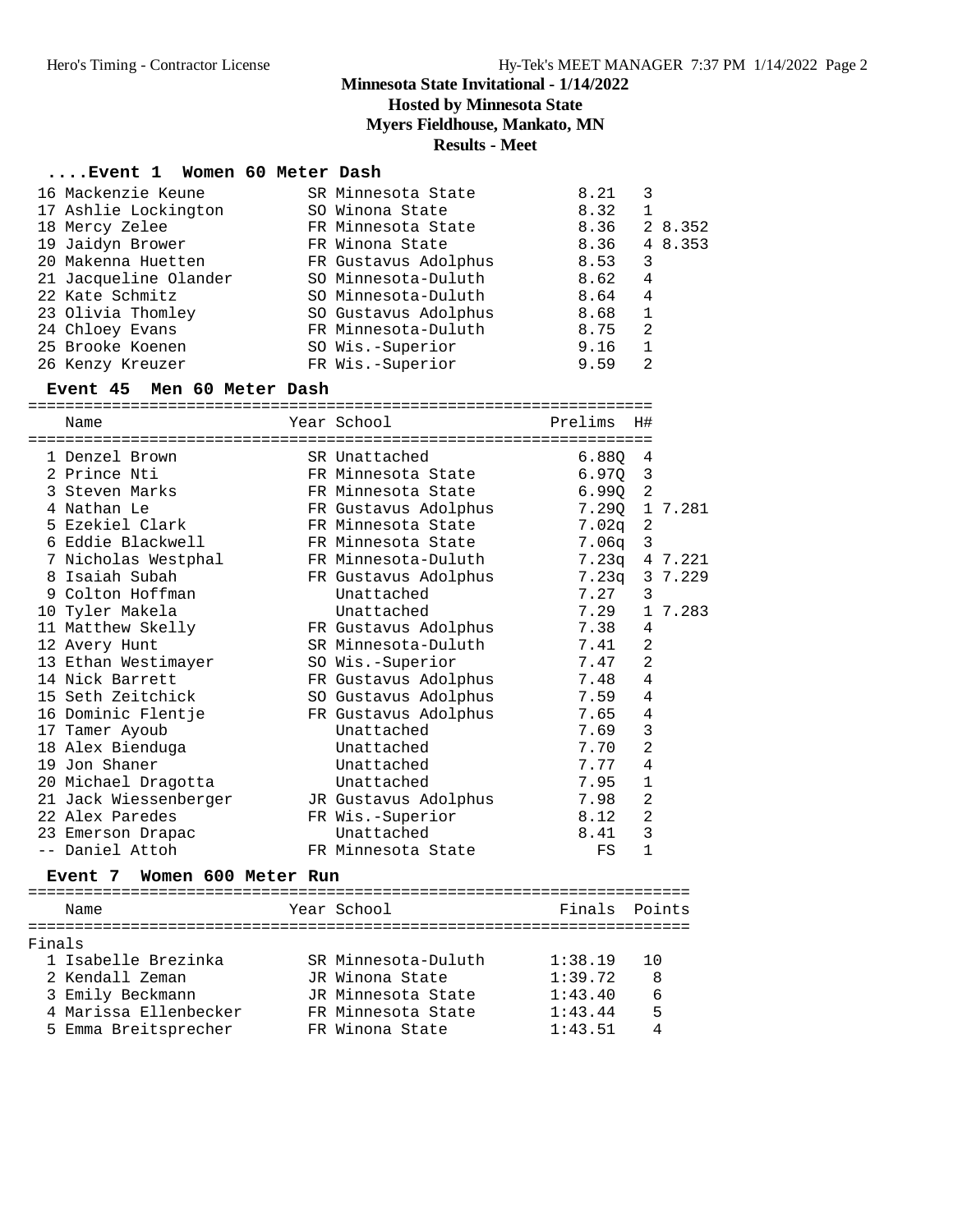**Hosted by Minnesota State**

**Myers Fieldhouse, Mankato, MN**

**Results - Meet**

# **Event 8 Men 600 Meter Run**

| Name                                 | Year School                                | Finals             |                 | Points         |
|--------------------------------------|--------------------------------------------|--------------------|-----------------|----------------|
|                                      |                                            |                    |                 |                |
| 1 Sam Schulze                        | FR Gustavus Adolphus                       | 1:32.54            | 10              |                |
| 2 Calvin Moeller                     | FR Gustavus Adolphus                       | 1:33.12            | 8               |                |
| 3 Grant Baker                        | FR Gustavus Adolphus                       | 1:33.49            | 6               |                |
| 4 Jack McCabe                        | JR Gustavus Adolphus                       | 1:35.53            | 5               |                |
| 5 Joe Schmidt                        | FR Gustavus Adolphus                       | 1:39.22            | 4               |                |
| Event 13 Women 1 Mile Run            |                                            |                    |                 |                |
|                                      |                                            |                    |                 |                |
| Name                                 | Year School                                | Finals             |                 | H# Points      |
|                                      |                                            |                    |                 |                |
| 1 Kaylee Beyer                       | SO Winona State                            | 5:06.38            | 1               | 10             |
| 2 Amanda Montplaisir                 | JR Minnesota State                         | 5:15.86            | $\mathbf{1}$    | 8              |
| 3 Francine Seidel                    | SO Minnesota-Duluth                        | 5:19.61            | 1               | 6              |
| 4 Mackinzee Miest                    | JR Gustavus Adolphus                       | 5:35.19            | $\mathbf{1}$    | 5              |
| 5 Clara Welhouse                     | JR St. Cloud State                         | 5:38.18            | $\mathbf{1}$    | $\overline{4}$ |
| 6 Iliana Ramon                       | JR Gustavus Adolphus                       | 5:38.25            | $\mathbf{1}$    | 3              |
| 7 Andrea Fromelt                     | JR Winona State                            | 5:41.23            | 2               | $\overline{2}$ |
| 8 Julia Severson                     | JR Gustavus Adolphus                       | 5:50.06            | $\mathbf{1}$    | $\mathbf{1}$   |
| 9 Alexandra Bragg                    | FR Minnesota-Duluth                        | 5:54.66            | $\overline{2}$  |                |
|                                      |                                            | 6:01.72            | $\overline{2}$  |                |
| 10 Lindsey Paulson<br>11 Anna Omdal  | JR Gustavus Adolphus                       | 6:09.65            | $\overline{c}$  |                |
| 12 Madeline Bruessel                 | FR Gustavus Adolphus<br>FR Minnesota State |                    | $\overline{2}$  |                |
|                                      |                                            | 6:17.22            | $\overline{2}$  |                |
| 13 Ashley Muenzenberger              | FR Winona State                            | 6:17.89            |                 |                |
| 14 Katie McKonkey                    | FR Minnesota-Duluth                        | 6:31.63            | $\overline{2}$  |                |
| 15 Nadia English                     | SO Gustavus Adolphus                       | 6:33.66            | $\overline{2}$  |                |
| 16 Simi Kaur                         | FR Gustavus Adolphus                       | 6:33.84            | $\overline{a}$  |                |
| Men 1 Mile Run<br><b>Event 14</b>    |                                            |                    |                 |                |
|                                      |                                            |                    |                 |                |
| Name                                 | Year School                                | Finals             |                 | H# Points      |
|                                      |                                            |                    |                 |                |
| 1 Ben Schmied                        | JR Minnesota State                         | 4:22.33            | 1               | 10             |
| 2 Ray Ure                            | FR Minnesota State                         | 4:25.60            | 1               | 8              |
| 3 Tucker Wallin                      | SO Gustavus Adolphus                       | 4:26.04            | $\mathbf{1}$    | 6              |
| 4 Tyler Finger                       | SR Wis.-Superior                           | 4:27.69            | $\mathbf{1}$    | 5<br>4         |
| 5 Jack Degonda                       |                                            |                    |                 |                |
|                                      | JR Gustavus Adolphus                       | 4:30.08            | $\mathbf{1}$    |                |
| 6 Carter Owen                        | FR Minnesota State                         | 4:30.52            | $\mathbf{1}$    | 3              |
| 7 Braydon Kubat                      | SR Minnesota-Duluth                        | 4:30.57            | $\mathbf{1}$    | $\overline{2}$ |
| 8 Garet Grant                        | JR Gustavus Adolphus                       | 4:33.58            | 1               | $\mathbf{1}$   |
| 9 Tyler Smith                        | FR Gustavus Adolphus                       | 4:33.79            | 1               |                |
| 10 Bryce Knutson                     | JR Gustavus Adolphus                       | 4:34.24            | 2               |                |
| 11 Blake Fuller                      | FR Gustavus Adolphus                       | 4:38.86            | 2               |                |
| 12 Henry Hinchcliffe                 | FR Gustavus Adolphus                       | 4:38.90            | $\mathbf 1$     |                |
| 13 Matt Payne                        | SO Gustavus Adolphus                       | 4:40.04            | 2               |                |
| 14 Trevor LaVigne                    | SO Gustavus Adolphus                       | 4:40.09            | 2               |                |
| 15 Lucas Schnirring                  | JR Gustavus Adolphus                       | 4:42.38            | $\overline{c}$  |                |
| 16 Adam Bohm                         | FR Minnesota State                         | 4:43.40            | $\mathbf 1$     |                |
| 17 Nathan Williams                   | Unattached                                 | 4:45.62            | 2               |                |
| 18 Travis Miller                     | FR Unattached                              | 4:45.74            | $\mathbf 1$     |                |
| 19 Noah Johnson                      | JR Gustavus Adolphus                       | 4:46.75            | $\mathbf 1$     |                |
| 20 David Collins<br>21 Connor Nelson | FR Wis.-Superior<br>SR Wis.-Superior       | 4:47.65<br>4:49.70 | 2<br>$\sqrt{2}$ |                |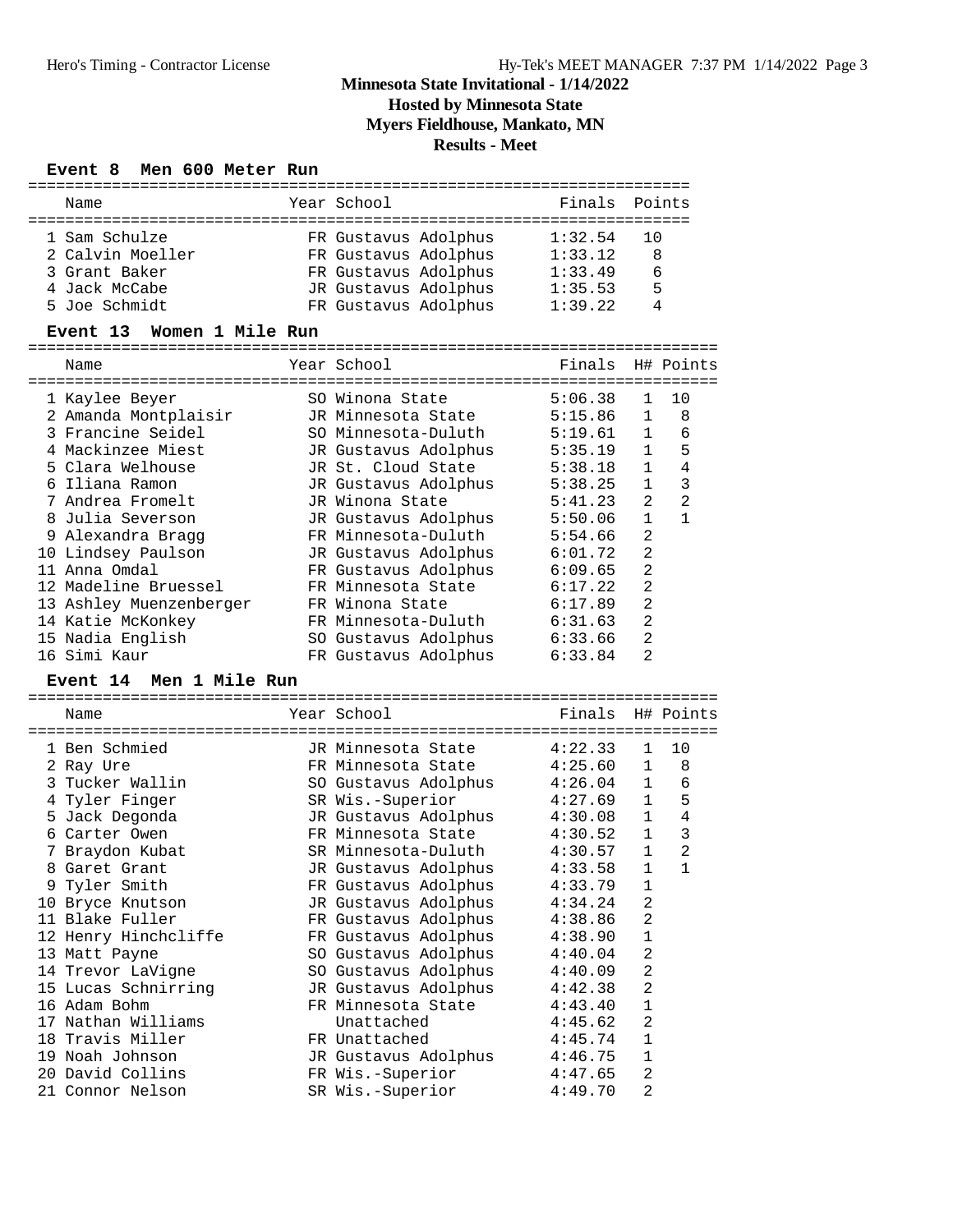## **Hosted by Minnesota State**

**Myers Fieldhouse, Mankato, MN**

## **Results - Meet**

## **....Event 14 Men 1 Mile Run**

| 22 Logan McCullough | FR Gustavus Adolphus | 4:50.04 | -2   |
|---------------------|----------------------|---------|------|
| 23 Jonah Kalsnes    | FR Gustavus Adolphus | 4:51.35 | -2   |
| 24 Jonah Johnson    | FR Gustavus Adolphus | 4:53.39 | - 2. |
| 25 Kei Okamoto      | SO Wis.-Superior     | 5:12.83 | 2    |
| 26 Liam Flynn       | SR Unattached        | 5:39.41 | - 2. |
|                     |                      |         |      |

#### **Event 19 Women 60 Meter Hurdles**

| Name                  | Year School        | Finals Points |                |       |
|-----------------------|--------------------|---------------|----------------|-------|
| 1 Denisha Cartwright  | SO Minnesota State | 8.68          | 10             |       |
| 2 Xana Leum           | SO Winona State    | 9.09          | 8              |       |
| 3 Lyric Brennen       | FR Minnesota State | 9.11          | 6              | 9.103 |
| 4 Mackenzie Keune     | SR Minnesota State | 9.11          | 5              | 9.110 |
| 5 Kynnedi Malone      | FR Minnesota State | 9.18          | 4              |       |
| 6 Shelby Romig        | FR St. Cloud State | 9.58          | 3              |       |
| 7 Hanna Reichenberger | FR Winona State    | 9.62          | $\mathfrak{D}$ |       |

# **Event 1 Women 60 Meter Dash** =======================================================================

| Name                    | Year School        | Finals Points |                |       |
|-------------------------|--------------------|---------------|----------------|-------|
|                         |                    |               |                |       |
| 1 Kiara Parker          | Asics              | 7.23          | 1 O            |       |
| 2 Taylor Anderson       | Prime Royalt       | 7.37          | 8              |       |
| 3 Gabrielle Farquharson | Unattached         | 7.57          | 6              |       |
| 4 Caitlyn Jones         | SO Minnesota State | 7.66          | 5              | 7.654 |
| 5 Ja'Cey Simmons        | SO Minnesota State | 7.66          | 4              | 7.658 |
| 6 Denisha Cartwright    | SO Minnesota State | 7.76          | 3              |       |
| 7 Michaela Pryor        | JR Winona State    | 7.89          | $\mathfrak{D}$ |       |

# **Event 45 Men 60 Meter Dash** =======================================================================

| Name                                                                                                                                             | Year School |                                                                                                                                                                              | Finals Points                                                |                                    |
|--------------------------------------------------------------------------------------------------------------------------------------------------|-------------|------------------------------------------------------------------------------------------------------------------------------------------------------------------------------|--------------------------------------------------------------|------------------------------------|
| 1 Denzel Brown<br>2 Steven Marks<br>3 Prince Nti<br>4 Eddie Blackwell<br>5 Ezekiel Clark<br>6 Nicholas Westphal<br>7 Isaiah Subah<br>8 Nathan Le |             | SR Unattached<br>FR Minnesota State<br>FR Minnesota State<br>FR Minnesota State<br>FR Minnesota State<br>FR Minnesota-Duluth<br>FR Gustavus Adolphus<br>FR Gustavus Adolphus | 6.84<br>6.96<br>6.98<br>7.00<br>7.02<br>7.19<br>7.27<br>7.39 | 10<br>- 8<br>6<br>5<br>4<br>3<br>2 |

## **Event 5 Women 400 Meter Dash**

| Name                | Year School        | Finals Points |      |
|---------------------|--------------------|---------------|------|
|                     |                    |               |      |
| 1 Emma Borowicz     | FR Minnesota State | 1:01.30       | - 10 |
| 2 Amaiya Barnes     | FR Minnesota State | 1:01.46       | 8    |
| 3 Rylee Nelson      | FR Minnesota State | 1:02.42       | 6    |
| 4 Rachel Jaworski   | FR Minnesota State | 1:02.76       | 5    |
| 5 Lainey Lipschultz | FR Winona State    | 1:03.37       | Δ    |
|                     |                    |               |      |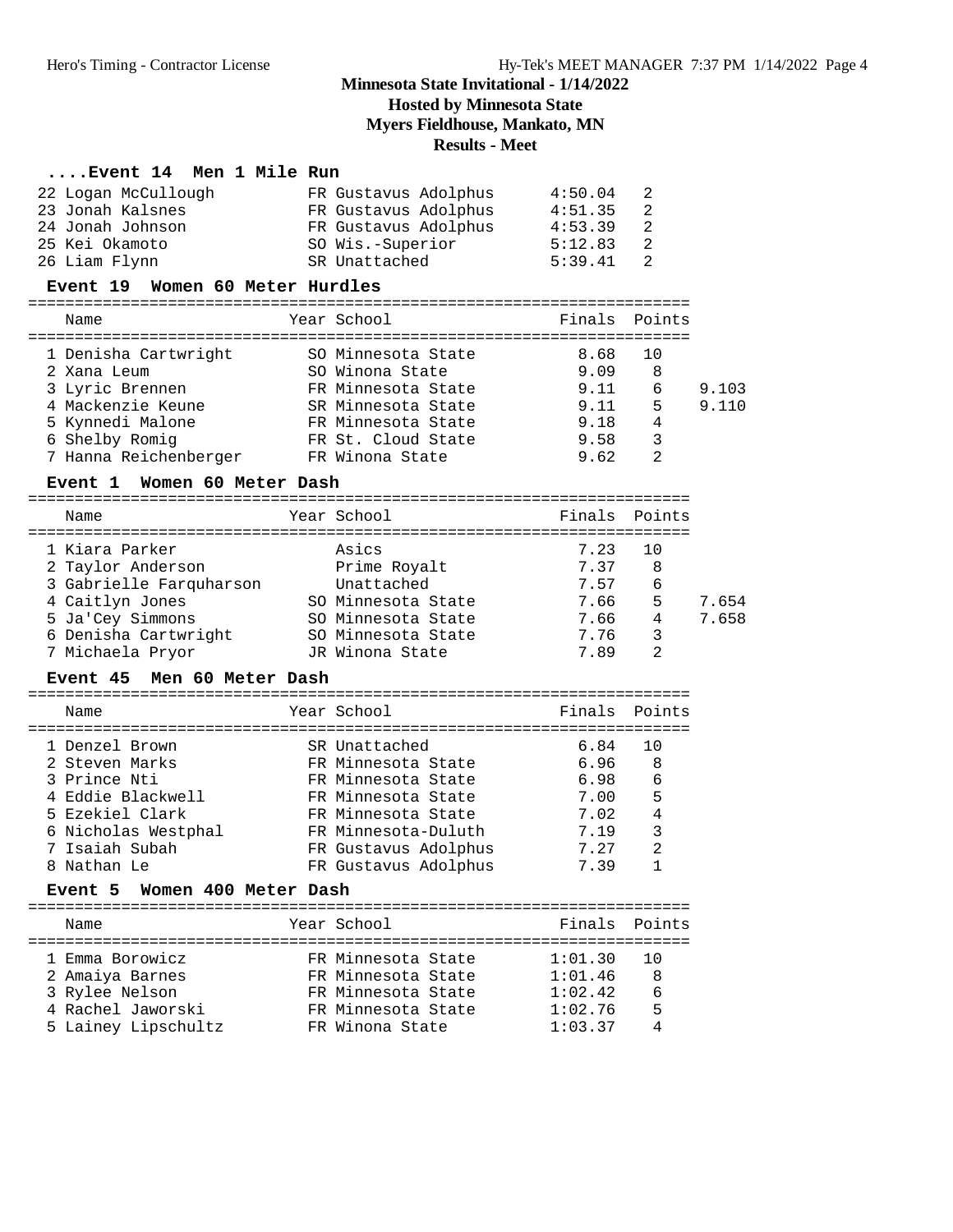**Hosted by Minnesota State**

**Myers Fieldhouse, Mankato, MN**

## **Results - Meet**

## **Event 6 Men 400 Meter Dash**

| =================                |               |                                                |         |                |                |
|----------------------------------|---------------|------------------------------------------------|---------|----------------|----------------|
| Name                             |               | Year School                                    | Finals  |                | H# Points      |
|                                  |               |                                                |         |                |                |
| 1 Drew Lewison                   |               | JR Minnesota State                             | 52.46   | 1              | 10             |
| 2 Kyler Bade                     |               | FR Minnesota State                             | 52.54   | 1              | 8              |
| 3 Iain Matheson                  |               | FR Wis.-Superior                               | 52.79   | 2              | 6              |
| 4 Agro Gushwa                    |               | FR Gustavus Adolphus                           | 53.97   | $\mathbf{1}$   | 5              |
| 5 Peter Oviguian                 |               | FR Gustavus Adolphus                           | 54.43   | 2              | 4              |
| 6 Jackson Thoe                   |               | Unattached                                     | 55.22   | 2              | 3              |
| 7 Alex Bienduga                  |               | Unattached                                     | 56.77   | 3              | $\overline{2}$ |
| 8 Emerson Drapac                 |               | Unattached                                     | 1:02.12 | 3              | $\mathbf{1}$   |
| Women 800 Meter Run<br>Event 9   |               |                                                |         |                |                |
| Name                             |               | Year School                                    | Finals  |                | Points         |
|                                  |               |                                                |         |                |                |
| 1 Elizabeth Donnelly             |               | JR Gustavus Adolphus                           | 2:19.42 | 10             |                |
| 2 Rachel Boelke                  |               | SO Minnesota-Duluth                            | 2:22.50 | 8              |                |
| 3 Alaina Steele                  |               | FR Minnesota-Duluth                            | 2:25.92 | 6              |                |
| 4 Sylvia Hansen                  |               | FR Winona State                                | 2:26.89 | 5              |                |
| 5 Makayla Bishop                 |               | FR Minnesota State                             | 2:30.29 | 4              |                |
| 6 Madelyn Skjeveland             |               | FR Minnesota State                             | 2:36.36 | 3              |                |
| 7 Mackinzee Miest                |               | JR Gustavus Adolphus                           | 2:38.68 | 2              |                |
| 8 Lindsey Paulson                |               | JR Gustavus Adolphus                           | 2:49.72 | $\mathbf{1}$   |                |
| Men 800 Meter Run<br>Event 10    |               |                                                |         |                |                |
| Name                             | :============ | Year School                                    | Finals  |                | Points         |
| 1 Tanner Maier                   |               | SO Minnesota State                             | 1:53.79 | 10             |                |
| 2 Jack Marble                    |               | SO Gustavus Adolphus                           | 2:01.86 | 8              |                |
| 3 Korrigan Diercks               |               | FR Gustavus Adolphus                           | 2:04.20 | 6              |                |
| 4 Corbin Michels                 |               | JR Gustavus Adolphus                           | 2:06.44 | 5              |                |
| 5 Trigg Capistrant-Kinney        |               | SO Gustavus Adolphus                           | 2:07.38 | 4              |                |
| 6 David Collins                  |               | FR Wis.-Superior                               | 2:10.63 | 3              |                |
| 7 Nick Olfert                    |               | SO Gustavus Adolphus                           | 2:11.56 | $\overline{2}$ |                |
| 8 Sam Marble                     |               | SO Gustavus Adolphus                           | 2:11.70 | $\mathbf{1}$   |                |
| 9 Finn Gessner                   |               | SO Minnesota State                             | 2:14.25 |                |                |
|                                  |               |                                                |         |                |                |
| Women 1000 Meter Run<br>Event 11 |               |                                                |         |                |                |
| Name                             |               | Year School<br>. _ _ _ _ _ _ _ _ _ _ _ _ _ _ _ | Finals  |                | Points         |
| 1 Josie Bond                     |               | FR Minnesota-Duluth                            | 3:01.67 | 10             |                |
| 2 Sophia Taarud                  |               | FR Winona State                                | 3:21.54 | 8              |                |
| 3 Julia Severson                 |               | JR Gustavus Adolphus                           | 3:26.04 | 6              |                |
| 4 Alyssa Hegde                   |               | JR Gustavus Adolphus                           | 3:38.96 | 5              |                |
| 5 Nadia English                  |               | SO Gustavus Adolphus                           | 4:06.76 | 4              |                |
| Event 12<br>Men 1000 Meter Run   |               |                                                |         |                |                |
| Name                             |               | Year School                                    | Finals  |                | H# Points      |
|                                  |               |                                                |         |                |                |
| 1 Christian Leonard              |               | JR Minnesota-Duluth                            | 2:30.32 | 1              | 10             |
| 2 Jonathan Tostenson             |               | SR Minnesota-Duluth                            | 2:38.88 | 1              | 8              |
|                                  |               |                                                |         |                |                |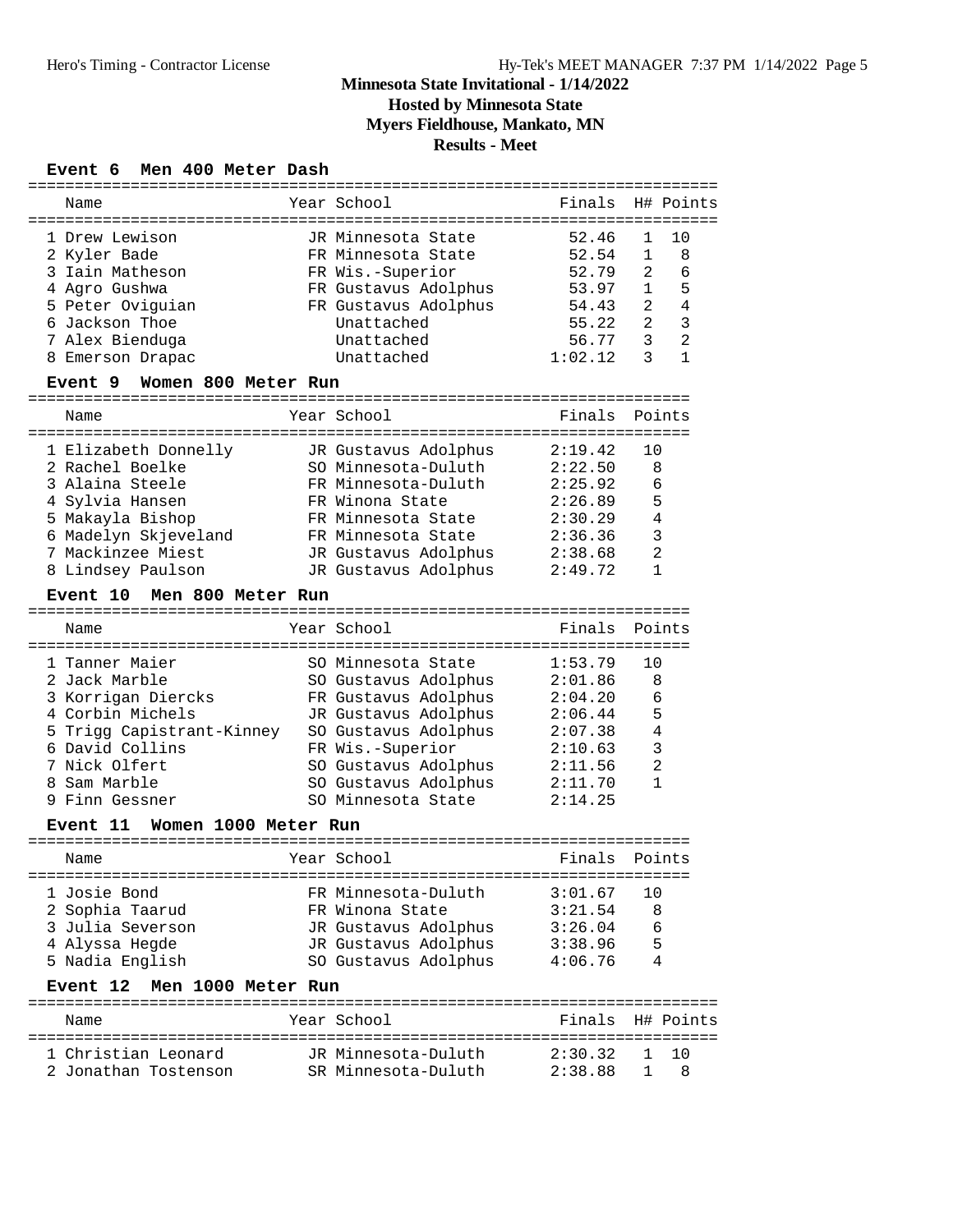## **Hosted by Minnesota State**

**Myers Fieldhouse, Mankato, MN**

**Results - Meet**

## **....Event 12 Men 1000 Meter Run**

|  | 3 Finn Youberg      | FR Minnesota-Duluth  | 2:40.90 | 1              | 6            |
|--|---------------------|----------------------|---------|----------------|--------------|
|  | 4 Jordan Gruenes    | JR Minnesota-Duluth  | 2:41.05 | $\mathbf{1}$   | 5            |
|  | 5 Garet Grant       | JR Gustavus Adolphus | 2:43.57 | 2              | 4            |
|  | 6 Marcus Hansen     | FR Gustavus Adolphus | 2:44.59 | 2              | 3            |
|  | 7 Bryce Knutson     | JR Gustavus Adolphus | 2:45.58 | 2              | 2            |
|  | 8 Trevor LaVigne    | SO Gustavus Adolphus | 2:46.22 | 2              | $\mathbf{1}$ |
|  | 9 Henry Hinchcliffe | FR Gustavus Adolphus | 2:46.43 | 1              |              |
|  | 10 Matt Payne       | SO Gustavus Adolphus | 2:47.71 | 2              |              |
|  | 11 Zane Michael     | JR Gustavus Adolphus | 2:49.13 | $\mathbf 1$    |              |
|  | 12 Lucas Schnirring | JR Gustavus Adolphus | 2:50.98 | 2              |              |
|  | 13 Josh Wilson      | JR Gustavus Adolphus | 2:51.79 | $\mathbf{1}$   |              |
|  | 14 Jonah Johnson    | FR Gustavus Adolphus | 2:53.47 | $\overline{2}$ |              |
|  | 15 Connor Nelson    | SR Wis.-Superior     | 2:53.79 | $\overline{2}$ |              |
|  | 16 Jonah Kalsnes    | FR Gustavus Adolphus | 2:55.36 | $\overline{2}$ |              |
|  | 17 Logan McCullough | FR Gustavus Adolphus | 2:56.48 | 2              |              |
|  |                     |                      |         |                |              |

#### **Event 3 Women 200 Meter Dash**

========================================================================== Name Year School Finals H# Points

| 1 Kiara Parker          | Asics                      | 23.88 | $\mathbf{1}$   | 10             |
|-------------------------|----------------------------|-------|----------------|----------------|
| 2 Gabrielle Farquharson | Unattached                 | 24.64 | 1              | 8              |
| 3 Taylor Anderson       | Prime Royalt               | 24.83 | $\mathbf{1}$   | 6              |
| 4 Shereen Vallabouy     | JR Winona State            | 25.02 | 3 <sup>7</sup> | 5              |
| 5 Brooklyn Schyvinck    | JR Winona State            | 25.50 | 2              | $\overline{4}$ |
| 6 Rose Gaye             | JR Minnesota State 25.73   |       | $\mathbf{1}$   | 3              |
| 7 Carson Fields         | SR Minnesota State         | 26.06 | 2              | $\overline{2}$ |
| 8 Akela White           | FR Minnesota State         | 26.20 | $\mathbf{3}$   | $\mathbf{1}$   |
| 9 Mackenzie Woodard     | SR Minnesota State         | 26.33 | $\overline{2}$ |                |
| 10 Aaliyah Guy          | FR Minnesota State         | 26.49 | $\overline{3}$ |                |
| 11 Maddy Pietz          | JR Winona State            | 26.62 | $\overline{2}$ |                |
| 12 Megan Geraets        | FR Gustavus Adolphus 26.98 |       | $\overline{4}$ |                |
| 13 Cassidy Lackovic     | JR St. Cloud State 27.32   |       | $\overline{4}$ |                |
| 14 Dyashia Colvin       | JR Minnesota State 27.51   |       | 3              |                |
| 15 Mercy Zelee          | FR Minnesota State 27.53   |       | 7              |                |
| 16 Jaidyn Brower        | FR Winona State            | 27.94 | $\sqrt{4}$     |                |
| 17 Makaylin Christenson | FR St. Cloud State 28.16   |       | 5              |                |
| 18 Karla Reyes          | FR Minnesota State 28.25   |       | 4              |                |
| 19 Danielle Miller      | FR Gustavus Adolphus 28.50 |       | 5              |                |
| 20 Ally Rakow           | FR Gustavus Adolphus 28.53 |       | 5              |                |
| 21 Annie Schreier       | FR Winona State            | 28.77 | 7              |                |
| 22 Makenna Huetten      | FR Gustavus Adolphus 28.84 |       | 6              |                |
| 23 Alexxa DeQuevedo     | JR Wis.-Superior 28.86     |       | 5              |                |
| 24 Kezia Lee            | FR Winona State            | 28.91 | 7              |                |
| 25 Erica Gaebe          | FR Gustavus Adolphus       | 29.91 | 6              |                |
| 26 Emilia Helms-Leslie  | FR Gustavus Adolphus 30.47 |       | 6              |                |
| 27 Chloey Evans         | FR Minnesota-Duluth 30.74  |       | 6              |                |
| 28 Brooke Koenen        | SO Wis.-Superior 32.59     |       | 7              |                |
| 29 Kenzy Kreuzer        | FR Wis.-Superior           | 33.68 | 7              |                |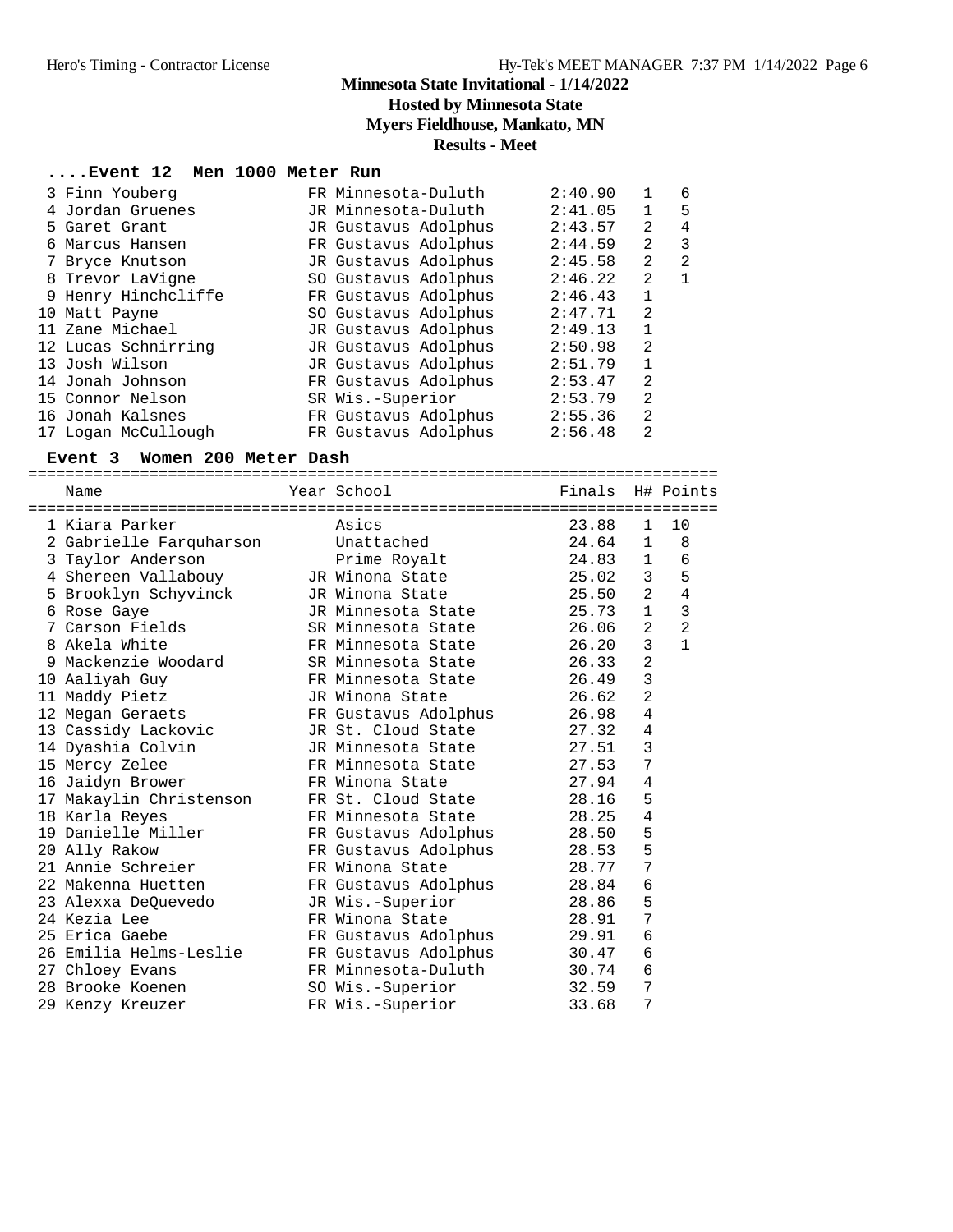**Hosted by Minnesota State**

**Myers Fieldhouse, Mankato, MN**

## **Results - Meet**

## **Event 4 Men 200 Meter Dash**

| Name                                                                                                                                                                                                                                                                                                          | Year School          | Finals        |                | H# Points      |        |
|---------------------------------------------------------------------------------------------------------------------------------------------------------------------------------------------------------------------------------------------------------------------------------------------------------------|----------------------|---------------|----------------|----------------|--------|
|                                                                                                                                                                                                                                                                                                               |                      |               |                |                |        |
| 1 Shaheed Hickman                                                                                                                                                                                                                                                                                             | SR Minnesota State   | 22.10         | $\mathbf{1}$   | 10             |        |
| 2 Kenry Atubel                                                                                                                                                                                                                                                                                                | JR Minnesota State   | 22.45         | $\mathbf{1}$   | 8              |        |
| 3 Daniel Attoh                                                                                                                                                                                                                                                                                                | FR Minnesota State   | 22.92         | $\mathbf 1$    | 6              |        |
| 4 Carson Kiehne                                                                                                                                                                                                                                                                                               | FR Gustavus Adolphus | 22.98         | 1              | 5              |        |
| 5 Tyler Makela                                                                                                                                                                                                                                                                                                | Unattached           | 23.52         | 2              | $\overline{4}$ |        |
| 6 Nicholas Westphal                                                                                                                                                                                                                                                                                           | FR Minnesota-Duluth  | 23.57         | 3              | 3              |        |
| 7 Alex Kulzer                                                                                                                                                                                                                                                                                                 | SR Minnesota-Duluth  | 23.77         | 3              | $\overline{2}$ |        |
| 8 Ethan Westimayer                                                                                                                                                                                                                                                                                            | SO Wis.-Superior     | 23.80         | 2              | $\mathbf{1}$   |        |
| 9 Iain Matheson                                                                                                                                                                                                                                                                                               | FR Wis.-Superior     | 23.83         | 4              |                |        |
| 10 Tyler Denes                                                                                                                                                                                                                                                                                                | FR Minnesota State   | 23.97         | 3              |                | 23.966 |
| 11 Alexander Croston                                                                                                                                                                                                                                                                                          | FR Minnesota-Duluth  | 23.97         | 2              |                | 23.967 |
| 12 Nick Barrett                                                                                                                                                                                                                                                                                               | FR Gustavus Adolphus | 24.11         | 5              |                |        |
| 13 Seth Zeitchick                                                                                                                                                                                                                                                                                             | SO Gustavus Adolphus | 24.28         | 3              |                |        |
| 14 Dominic Flentje                                                                                                                                                                                                                                                                                            | FR Gustavus Adolphus | 24.75         | 4              |                |        |
| 15 Michael Broad                                                                                                                                                                                                                                                                                              | FR Gustavus Adolphus | 24.84         | 4              |                |        |
| 16 Cole Matetich                                                                                                                                                                                                                                                                                              | FR Gustavus Adolphus | 26.25         | $\overline{2}$ |                |        |
| 17 Jack Wiessenberger                                                                                                                                                                                                                                                                                         | JR Gustavus Adolphus | 26.39         | 4              |                |        |
| 18 Ababio Serebour                                                                                                                                                                                                                                                                                            | JR Gustavus Adolphus | 26.74         | 5              |                |        |
| Women 3000 Meter Run<br><b>Event 40</b>                                                                                                                                                                                                                                                                       |                      |               |                |                |        |
|                                                                                                                                                                                                                                                                                                               |                      |               |                |                |        |
| Name                                                                                                                                                                                                                                                                                                          | Year School          | Finals Points |                |                |        |
|                                                                                                                                                                                                                                                                                                               |                      |               |                |                |        |
| 1 Lindsay Cunningham                                                                                                                                                                                                                                                                                          | FR Winona State      | 9:54.61       | 10             |                |        |
| 2 Julia Nielsen                                                                                                                                                                                                                                                                                               | JR Minnesota-Duluth  | 10:08.24      |                | 8              |        |
| 3 Morgan Radel                                                                                                                                                                                                                                                                                                | SR Minnesota-Duluth  | 10:17.63      |                | 6              |        |
| 4 Alli Hendrickson                                                                                                                                                                                                                                                                                            | JR Winona State      | 10:27.25      |                | 5              |        |
| 5 Alexandra Robran                                                                                                                                                                                                                                                                                            | SR Minnesota-Duluth  | 10:31.67      |                | 4              |        |
| 6 Anna Palodichuk                                                                                                                                                                                                                                                                                             | JR Minnesota-Duluth  | 10:53.43      |                | 3              |        |
| 7 Rachel Hoffman                                                                                                                                                                                                                                                                                              | SO Winona State      | 11:08.63      |                | 2              |        |
| 8 Greta Freed                                                                                                                                                                                                                                                                                                 | FR St. Cloud State   | 11:11.31      |                | 1              |        |
| 9 Ashlin Young                                                                                                                                                                                                                                                                                                | FR Minnesota State   | 11:18.08      |                |                |        |
| 10 Nicole Kelley                                                                                                                                                                                                                                                                                              | SO Winona State      | 11:24.17      |                |                |        |
| 11 Claire Schoenfield                                                                                                                                                                                                                                                                                         | FR Gustavus Adolphus | 11:30.64      |                |                |        |
| 12 Carly Vandenhouten                                                                                                                                                                                                                                                                                         | JR Winona State      | 11:31.51      |                |                |        |
| 13 Molly Weberg                                                                                                                                                                                                                                                                                               | SO Gustavus Adolphus | 11:34.26      |                |                |        |
| 14 Nicole Koski                                                                                                                                                                                                                                                                                               | SR Wis.-Superior     | 11:37.86      |                |                |        |
| 15 Iliana Ramon                                                                                                                                                                                                                                                                                               | JR Gustavus Adolphus | 11:40.20      |                |                |        |
| 16 Erica Conrad                                                                                                                                                                                                                                                                                               | FR St. Cloud State   | 11:46.34      |                |                |        |
| 17 Lauren Sertich                                                                                                                                                                                                                                                                                             | FR St. Cloud State   | 11:46.68      |                |                |        |
| 18 Cambrie Kowal                                                                                                                                                                                                                                                                                              | FR St. Cloud State   | 11:49.59      |                |                |        |
| 19 Tea Boerner                                                                                                                                                                                                                                                                                                | FR Wis.-Superior     | 13:43.44      |                |                |        |
| 20 Halle Barker                                                                                                                                                                                                                                                                                               | FR Wis.-Superior     | 14:01.95      |                |                |        |
| -- McKenna Taylor                                                                                                                                                                                                                                                                                             | FR Winona State      | DNF           |                |                |        |
| $P_{\text{t}}$ and $P_{\text{t}}$ and $P_{\text{t}}$ and $P_{\text{t}}$ and $P_{\text{t}}$ and $P_{\text{t}}$ and $P_{\text{t}}$ and $P_{\text{t}}$ and $P_{\text{t}}$ and $P_{\text{t}}$ and $P_{\text{t}}$ and $P_{\text{t}}$ and $P_{\text{t}}$ and $P_{\text{t}}$ and $P_{\text{t}}$ and $P_{\text{t}}$ a |                      |               |                |                |        |

#### **Event 41 Men 3000 Meter Run**

| Name                              | Year School                                | Finals Points      |      |
|-----------------------------------|--------------------------------------------|--------------------|------|
| 1 Nick Jacobson                   | JR Minnesota-Duluth<br>SR Minnesota-Duluth | 8:35.77<br>8:43.17 | 70 O |
| 2 Matthew Trutna<br>3 Derrick Moe | SR Wis.-Superior                           | 8:55.42            |      |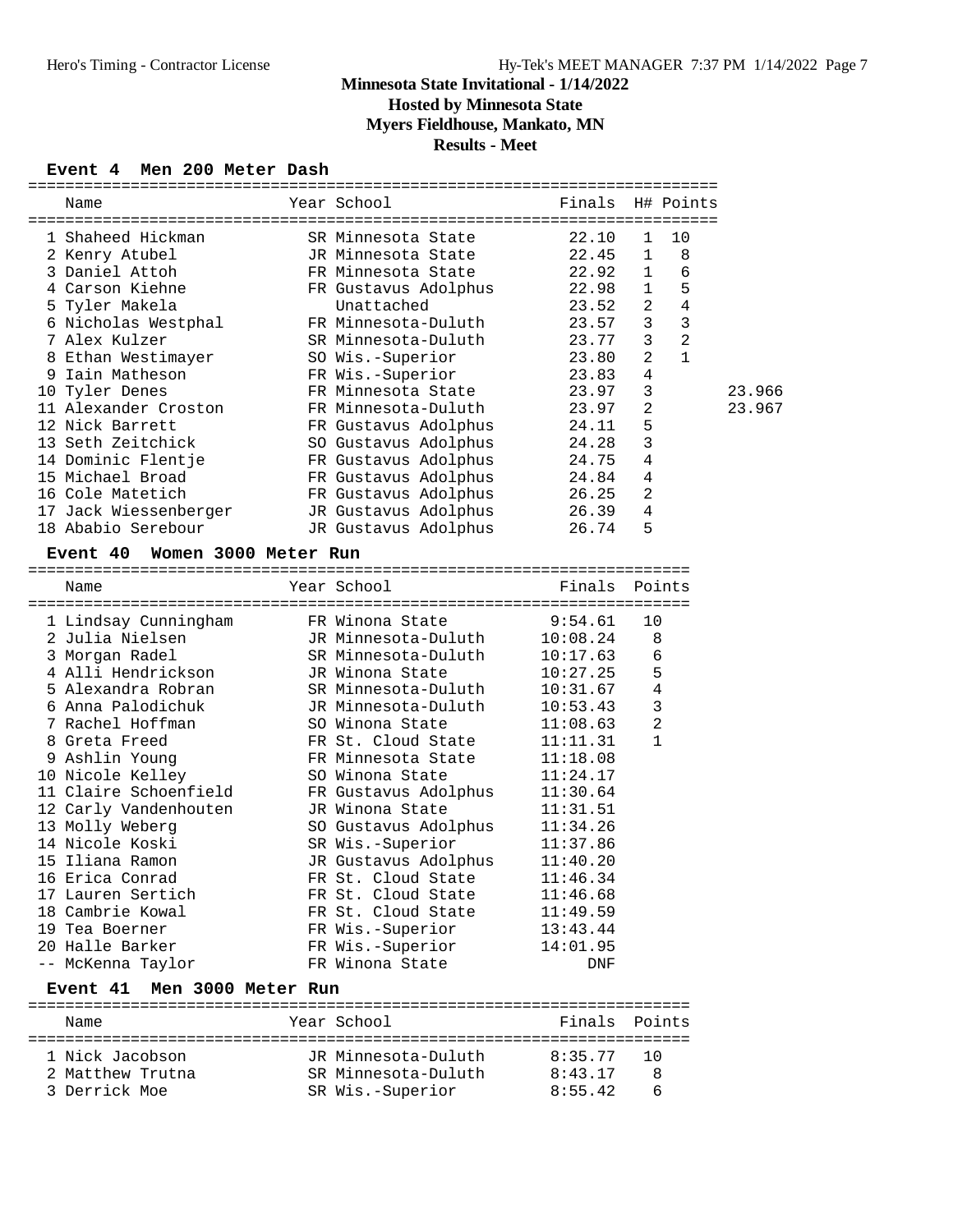## **Hosted by Minnesota State**

**Myers Fieldhouse, Mankato, MN**

## **Results - Meet**

## **....Event 41 Men 3000 Meter Run**

| 4 Jacob Bennett       | Unattached          | 9:05.34  | 5.           |
|-----------------------|---------------------|----------|--------------|
| 5 Lucas Selman        | JR Minnesota-Duluth | 9:24.50  | 4            |
| 6 Michael Butterfield | FR Wis.-Superior    | 9:30.00  | 3            |
| 7 Mitchell Hammer     | JR Wis.-Superior    | 9:55.03  | 2            |
| 8 Kieran Johnson      | FR Wis.-Superior    | 10:11.87 | $\mathbf{1}$ |

## **Event 21 Women 4x400 Meter Relay**

| School                            | Finals Points |                |
|-----------------------------------|---------------|----------------|
| 1 Minnesota State 'A'             | 4:01.95       |                |
| 2 Minnesota State<br>$\mathbf{B}$ | 4:04.55       | - 8            |
| 3 Minnesota State 'C'             | 4:12.99       | - 6            |
| 4 Minnesota-Duluth 'A'            | 4:13.15       | $5^{\circ}$    |
| 5 Minnesota State 'D'             | 4:26.09       | $\overline{4}$ |
| 6 Gustavus Adolphus 'A'           | 4:43.85       |                |
| -- Minnesota State 'E'            | DNF           |                |
|                                   |               |                |

## Event 22 Men 4x400 Meter Relay

| School                                                    | Finals H# Points |                |    |
|-----------------------------------------------------------|------------------|----------------|----|
|                                                           |                  |                |    |
| 1 Minnesota State<br>י בי                                 | 3:28.28          |                | 10 |
| 2 Minnesota State<br>י רד י                               | 3:29.52          |                | 8  |
| 3 Minnesota State<br>$\overline{B}$                       | 3:29.93          |                | 6  |
| 4 Minnesota-Duluth<br>$^{\prime}$ $^{\prime}$ $^{\prime}$ | 3:33.21          | 1              | 5  |
| <u>'C'</u><br>5 Gustavus Adolphus                         | 3:41.90          | 2              | 4  |
| 6 Gustavus Adolphus<br>' R '                              | 3:44.77          | $\mathcal{L}$  | 3  |
| 7 Gustavus Adolphus<br>י רז י                             | 3:45.33          | 2              | 2  |
| 8 Gustavus Adolphus<br>י ב <i>י</i> י                     | 3:45.84          | $\mathfrak{D}$ |    |
| Minnesota State<br>$\overline{\phantom{a}}$               | DNF              |                |    |

## **Event 25 Women High Jump**

| Name                                                                                                                       | Year School District the Second State of the Second State of the Second State of the Second State o | Finals            |                  | Points |
|----------------------------------------------------------------------------------------------------------------------------|-----------------------------------------------------------------------------------------------------|-------------------|------------------|--------|
| 1 Taylor Elliott<br>1.40 1.45 1.50 1.55 1.60 1.65 1.68 1.71<br>$\circ$ 0                                                   | SR Minnesota State<br>$\circ$<br>XO<br>XXX                                                          | 1.68m             | 5-06.00          | 10     |
| 2 Zoe Stone                   JR Minnesota State<br>1.40 1.45 1.50 1.55 1.60 1.65 1.68<br>$\overline{O}$<br>$\overline{O}$ | O XXO<br>XXX                                                                                        | $1.65m$ $5-05.00$ |                  | 8      |
| 3 Hannah Arason                       SR St. Cloud State<br>1.40 1.45 1.50 1.55 1.60 1.65 1.68<br>--- --- XXO              | O XXO<br>xxx                                                                                        | $1.65m$ $5-05.00$ |                  | 6      |
| 4 Julia Rowles<br>1.40 1.45 1.50 1.55 1.60 1.65<br>$\overline{O}$<br>$\overline{O}$<br>$\overline{O}$                      | SO St. Cloud State<br>O XXX                                                                         | 1.60m             | $5 - 03.00$ 4.50 |        |
| 4 Teya Langston SR Minnesota State<br>1.40 1.45 1.50 1.55 1.60 1.65<br>$\Omega$                                            | O XXX                                                                                               | 1.60m             | $5 - 03.00$ 4.50 |        |
| 6 Madison Rizner 6 JR Winona State<br>1.40 1.45 1.50 1.55 1.60 1.65<br>$\Omega$<br>$\Omega$<br>XO.<br>O<br>∩               | XXX                                                                                                 | $1.60m$ $5-03.00$ |                  | 3      |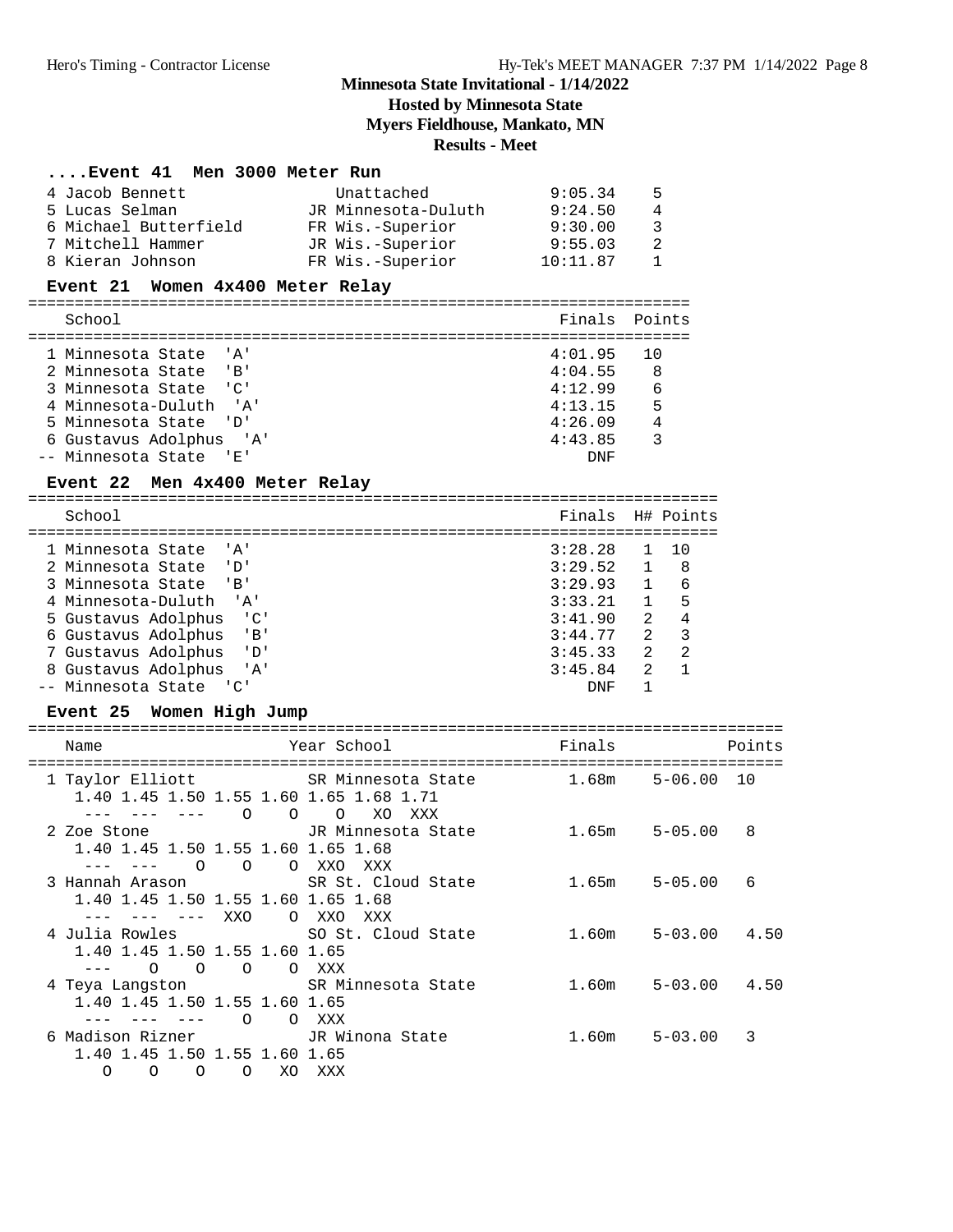## **Hosted by Minnesota State**

**Myers Fieldhouse, Mankato, MN**

**Results - Meet**

| Event 25 Women High Jump |  |  |  |  |
|--------------------------|--|--|--|--|
|--------------------------|--|--|--|--|

| 7 Kaylee Olson                           SO Winona State                                                                                                                                                                                                                                                                                                                                                                 |                      | 1.60m             | $5 - 03.00$       | $\overline{2}$ |
|--------------------------------------------------------------------------------------------------------------------------------------------------------------------------------------------------------------------------------------------------------------------------------------------------------------------------------------------------------------------------------------------------------------------------|----------------------|-------------------|-------------------|----------------|
| 1.40 1.45 1.50 1.55 1.60 1.65                                                                                                                                                                                                                                                                                                                                                                                            |                      |                   |                   |                |
| XO XO<br>$\Omega$<br>$\Omega$                                                                                                                                                                                                                                                                                                                                                                                            | XO XXX               |                   |                   |                |
| 8 Ashley Cridlebaugh FR Minnesota State                                                                                                                                                                                                                                                                                                                                                                                  |                      |                   | $1.60m$ $5-03.00$ | $\mathbf 1$    |
| 1.40 1.45 1.50 1.55 1.60 1.65                                                                                                                                                                                                                                                                                                                                                                                            |                      |                   |                   |                |
| XO O O XXO XXX<br>$\frac{1}{2} \frac{1}{2} \frac{1}{2} \frac{1}{2} \frac{1}{2} \frac{1}{2} \frac{1}{2} \frac{1}{2} \frac{1}{2} \frac{1}{2} \frac{1}{2} \frac{1}{2} \frac{1}{2} \frac{1}{2} \frac{1}{2} \frac{1}{2} \frac{1}{2} \frac{1}{2} \frac{1}{2} \frac{1}{2} \frac{1}{2} \frac{1}{2} \frac{1}{2} \frac{1}{2} \frac{1}{2} \frac{1}{2} \frac{1}{2} \frac{1}{2} \frac{1}{2} \frac{1}{2} \frac{1}{2} \frac{$           |                      |                   |                   |                |
| 9 Toryn Richards                                                                                                                                                                                                                                                                                                                                                                                                         | FR Minnesota State   | 1.55m             | $5 - 01.00$       |                |
| 1.40 1.45 1.50 1.55 1.60                                                                                                                                                                                                                                                                                                                                                                                                 |                      |                   |                   |                |
| O O XXO O XXX                                                                                                                                                                                                                                                                                                                                                                                                            |                      |                   |                   |                |
| 10 Samantha Sunnarborg SO Minnesota State                                                                                                                                                                                                                                                                                                                                                                                |                      | 1.55m             | $5 - 01.00$       |                |
| 1.40 1.45 1.50 1.55 1.60                                                                                                                                                                                                                                                                                                                                                                                                 |                      |                   |                   |                |
| $\frac{1}{2} \frac{1}{2} \frac{1}{2} \frac{1}{2} \frac{1}{2} \frac{1}{2} \frac{1}{2} \frac{1}{2} \frac{1}{2} \frac{1}{2} \frac{1}{2} \frac{1}{2} \frac{1}{2} \frac{1}{2} \frac{1}{2} \frac{1}{2} \frac{1}{2} \frac{1}{2} \frac{1}{2} \frac{1}{2} \frac{1}{2} \frac{1}{2} \frac{1}{2} \frac{1}{2} \frac{1}{2} \frac{1}{2} \frac{1}{2} \frac{1}{2} \frac{1}{2} \frac{1}{2} \frac{1}{2} \frac{$<br>$0\qquad 0$<br>XO<br>XXX |                      |                   |                   |                |
| 11 Bryn London                                                                                                                                                                                                                                                                                                                                                                                                           | JR Minnesota-Duluth  | 1.50m             | $4 - 11.00$       |                |
| 1.40 1.45 1.50 1.55                                                                                                                                                                                                                                                                                                                                                                                                      |                      |                   |                   |                |
| $---$ 0 0 XXX                                                                                                                                                                                                                                                                                                                                                                                                            |                      |                   |                   |                |
| 12 Makaylin Christenson                                                                                                                                                                                                                                                                                                                                                                                                  | FR St. Cloud State   | $1.50m$ $4-11.00$ |                   |                |
| 1.40 1.45 1.50 1.55                                                                                                                                                                                                                                                                                                                                                                                                      |                      |                   |                   |                |
| $\Omega$<br>XO<br>XO<br>XXX                                                                                                                                                                                                                                                                                                                                                                                              |                      |                   |                   |                |
| 13 Jasmine Mlejnek                                                                                                                                                                                                                                                                                                                                                                                                       | SO Minnesota State   | $1.45m$ $4-09.00$ |                   |                |
| 1.40 1.45 1.50                                                                                                                                                                                                                                                                                                                                                                                                           |                      |                   |                   |                |
| $---$ 0 XXX                                                                                                                                                                                                                                                                                                                                                                                                              |                      |                   |                   |                |
| 14 Ally Rakow                                                                                                                                                                                                                                                                                                                                                                                                            | FR Gustavus Adolphus | 1.45m             | $4 - 09.00$       |                |
| 1.40 1.45 1.50                                                                                                                                                                                                                                                                                                                                                                                                           |                      |                   |                   |                |
| XO XXX<br>$\Omega$                                                                                                                                                                                                                                                                                                                                                                                                       |                      |                   |                   |                |
| 15 Olivia Solis                                                                                                                                                                                                                                                                                                                                                                                                          | FR Minnesota State   | 1.45m             | 4-09.00           |                |
| 1.40 1.45 1.50                                                                                                                                                                                                                                                                                                                                                                                                           |                      |                   |                   |                |
| --- XXO XXX                                                                                                                                                                                                                                                                                                                                                                                                              |                      |                   |                   |                |
| 16 Jensen Luehrs                                                                                                                                                                                                                                                                                                                                                                                                         | FR Gustavus Adolphus | 1.45m             | 4-09.00           |                |
| 1.40 1.45 1.50                                                                                                                                                                                                                                                                                                                                                                                                           |                      |                   |                   |                |
| XO XXO XXX                                                                                                                                                                                                                                                                                                                                                                                                               |                      |                   |                   |                |
| 17 Olivia Motley                                                                                                                                                                                                                                                                                                                                                                                                         | SO Gustavus Adolphus | $1.40m$ $4-07.00$ |                   |                |
| 1.40 1.45                                                                                                                                                                                                                                                                                                                                                                                                                |                      |                   |                   |                |
| O XXX                                                                                                                                                                                                                                                                                                                                                                                                                    |                      |                   |                   |                |
| -- Alexxa DeQuevedo                                                                                                                                                                                                                                                                                                                                                                                                      | JR Wis.-Superior     | NH                |                   |                |
| 1.40                                                                                                                                                                                                                                                                                                                                                                                                                     |                      |                   |                   |                |

XXX

**Event 26 Men High Jump**

| Name         |                                                                                               | Year School                                                                                           | Finals            | Points              |
|--------------|-----------------------------------------------------------------------------------------------|-------------------------------------------------------------------------------------------------------|-------------------|---------------------|
| 1 Slade Head | $\circ$ $\circ$<br>$\cap$                                                                     | Unattached<br>1.65 1.70 1.75 1.80 1.85 1.90 1.95 2.00 2.05<br>$\Omega$<br>$\Omega$<br>XXX<br>$\Omega$ | 2.00 <sub>m</sub> | $6 - 06.75$ 10      |
|              | 2 Deveyonn Brown<br>1.65 1.70 1.75 1.80 1.85 1.90 1.95 2.00                                   | SR Minnesota State<br>XO.<br>$\Omega$<br>XXX                                                          | 1.95m             | $6 - 04.75$<br>8    |
|              | 3 Cole Matetich<br>1.65 1.70 1.75 1.80 1.85 1.90 1.95<br>$\cap$<br>$\circ$<br>$0 - - - - - -$ | FR Gustavus Adolphus<br>XXX<br>$\Omega$                                                               | 1.90m             | 5.50<br>$6 - 02.75$ |
|              | 3 Trey Krannich<br>1.65 1.70 1.75 1.80 1.85 1.90 1.95<br>O                                    | SO Minnesota State<br>XXX                                                                             | 1.90m             | $6 - 02.75$<br>5.50 |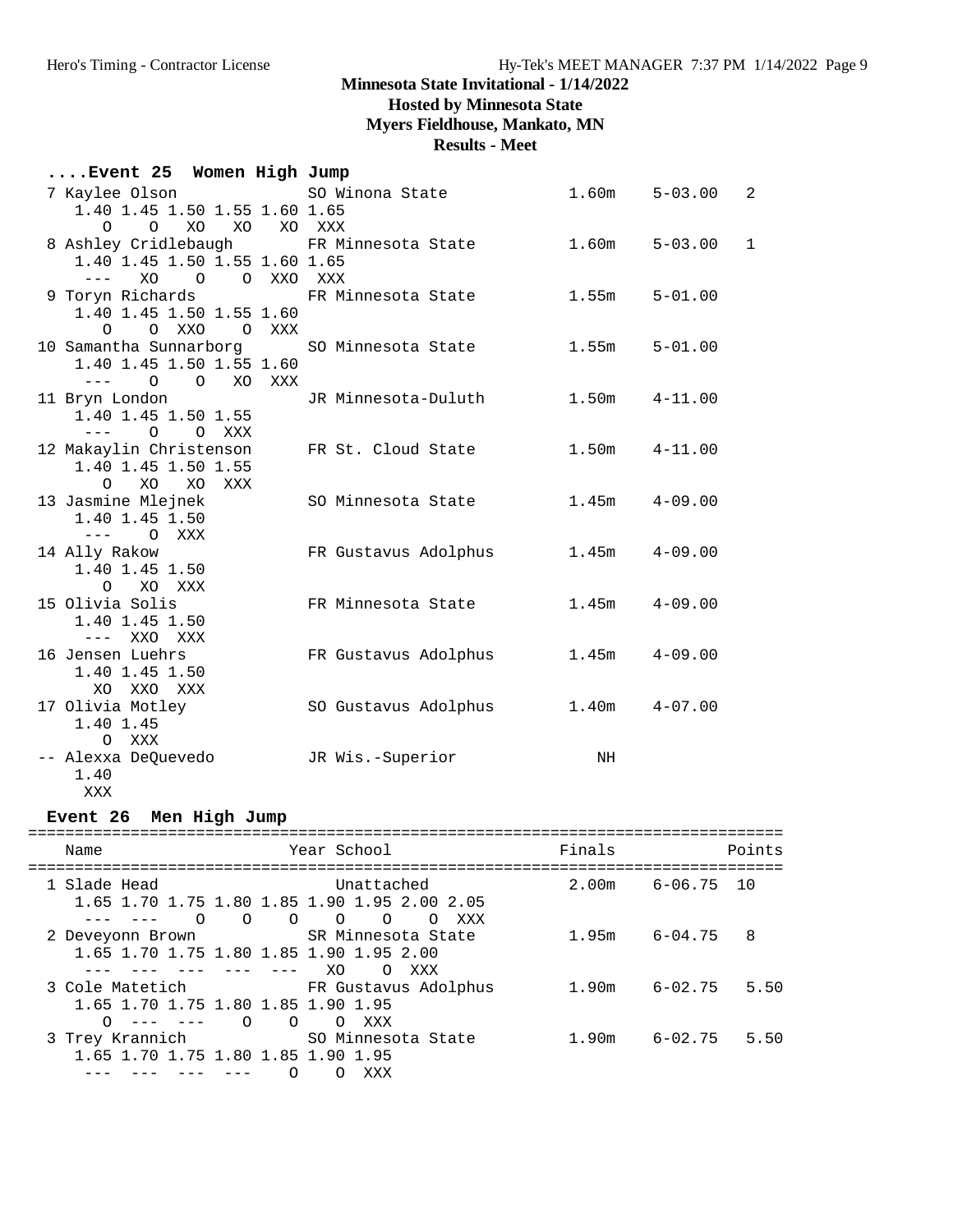## **Hosted by Minnesota State**

**Myers Fieldhouse, Mankato, MN**

**Results - Meet**

## **....Event 26 Men High Jump**

| 5 Luke Oberleitner                 FR Minnesota-Duluth<br>1.65 1.70 1.75 1.80 1.85 1.90 1.95 |                                                                                            |                   | $1.90m$ $6-02.75$ | 4              |
|----------------------------------------------------------------------------------------------|--------------------------------------------------------------------------------------------|-------------------|-------------------|----------------|
| $0\qquad 0\qquad 0$<br>--- ---- -                                                            | XO XXX                                                                                     |                   |                   |                |
|                                                                                              |                                                                                            |                   |                   | 3              |
| 1.65 1.70 1.75 1.80 1.85 1.90 1.95                                                           |                                                                                            |                   |                   |                |
| $\circ$<br>$- - - -$<br>$\sim$ $  -$                                                         | XO XXO XXX                                                                                 |                   |                   |                |
|                                                                                              | 7 Mathew Caines                       JR Minnesota-Duluth               1.85m      6-00.75 |                   |                   | $\overline{2}$ |
| 1.65 1.70 1.75 1.80 1.85 1.90                                                                |                                                                                            |                   |                   |                |
| $--- - - - - 0$<br>O XXO XXX                                                                 |                                                                                            |                   |                   |                |
| 8 Jonah Fredrichsen Mattached                                                                |                                                                                            |                   | $1.80m$ $5-10.75$ | $\mathbf{1}$   |
| 1.65 1.70 1.75 1.80 1.85                                                                     |                                                                                            |                   |                   |                |
| O O O XO XXX                                                                                 |                                                                                            |                   |                   |                |
| 9 Nick Durnin                   SR Minnesota State                                           |                                                                                            | $1.75m$ $5-08.75$ |                   |                |
| 1.65 1.70 1.75 1.80                                                                          |                                                                                            |                   |                   |                |
| $--- 0$<br>O XXX                                                                             |                                                                                            |                   |                   |                |
| 10 Garrett Lynch                                                                             | FR Wis.-Superior                                                                           | $1.75m$ $5-08.75$ |                   |                |
| 1.65 1.70 1.75 1.80                                                                          |                                                                                            |                   |                   |                |
| --- 0 XXO XXX                                                                                |                                                                                            |                   |                   |                |
| 11 Tyler Denes                                                                               | FR Minnesota State                                                                         | 1.70m             | $5 - 07.00$       |                |
| 1.65 1.70 1.75                                                                               |                                                                                            |                   |                   |                |
| $---$ 0 XXX                                                                                  |                                                                                            |                   |                   |                |
| 12 Loqan Sullivan                                                                            | FR Gustavus Adolphus                                                                       | $1.65m$ $5-05.00$ |                   |                |
| 1.65 1.70                                                                                    |                                                                                            |                   |                   |                |
| O XXX                                                                                        |                                                                                            |                   |                   |                |
| 12 Danny Bies                                                                                | FR Gustavus Adolphus                                                                       | $1.65m$ $5-05.00$ |                   |                |
| 1.65 1.70 1.75 1.80                                                                          |                                                                                            |                   |                   |                |
| $0 - - - - - -$<br>XXX                                                                       |                                                                                            |                   |                   |                |
| -- Kyle Kucera                                                                               | SO Minnesota-Duluth                                                                        | NH                |                   |                |
| 1.65                                                                                         |                                                                                            |                   |                   |                |

XXX

**Event 27 Women Pole Vault**

| Name                                                                                         | Year School                 | Finals |             | Points |
|----------------------------------------------------------------------------------------------|-----------------------------|--------|-------------|--------|
| 1 Christine Dennison JR Minnesota State<br>2.30 2.45 2.60 2.75 2.90 3.05 3.20 3.35 3.50 3.69 | XXX<br>XΟ                   | 3.50m  | 11-05.75    | 10     |
| 2 Toryn Richards 6 FR Minnesota State<br>2.30 2.45 2.60 2.75 2.90 3.05 3.20 3.35<br>$\Omega$ | $\Omega$<br>$\Omega$<br>XXX | 3.20m  | 10-06.00    | 8      |
| 3 Micah Zaemisch Mannesota State<br>2.30 2.45 2.60 2.75 2.90 3.05 3.20                       | XXX<br>$\Omega$             | 3.05m  | 10-00.00    | 6      |
| 4 Madyson Johnstone<br>2.30 2.45 2.60 2.75 2.90 3.05<br>XO.                                  | FR Minnesota State<br>XXX   | 2.90m  | $9 - 06.25$ | 5      |
| 5 Alli Graff<br>2.30 2.45<br>XXX<br>XO.                                                      | FR Gustavus Adolphus        | 2.30m  | $7 - 06.50$ | 3.50   |
| 5 Jenna Bunker<br>2.30 2.45<br>XO.<br>XXX                                                    | FR Gustavus Adolphus        | 2.30m  | $7 - 06.50$ | 3.50   |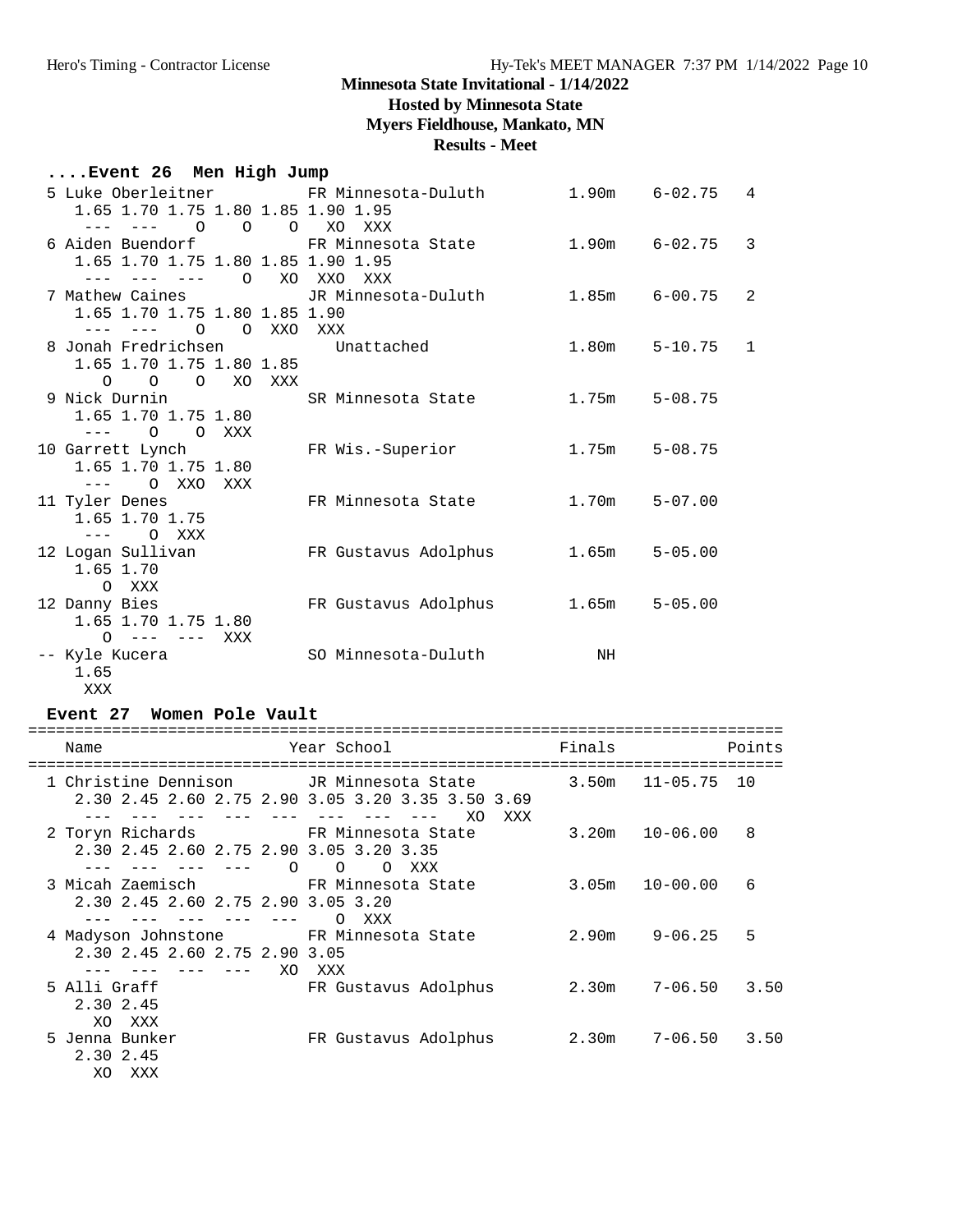## **Hosted by Minnesota State**

**Myers Fieldhouse, Mankato, MN**

#### **Results - Meet**

#### **....Event 27 Women Pole Vault**

| -- Ashley Lawrence       | SO Minnesota-Duluth | ΝH |
|--------------------------|---------------------|----|
| 2.30 2.45 2.60 2.75 2.90 |                     |    |
| XXX<br>--- --- ---       |                     |    |
| -- Eden Worden           | SO Minnesota-Duluth | NH |
| 2.30 2.45 2.60 2.75 2.90 |                     |    |
| <b>XXX</b><br>--- ---    |                     |    |
| -- Logan Kuskie          | FR Minnesota State  | NH |
| 2.30 2.45 2.60 2.75      |                     |    |
|                          |                     |    |

#### **Event 28 Men Pole Vault**

| Name                               |         |                                                                            | Points |
|------------------------------------|---------|----------------------------------------------------------------------------|--------|
|                                    |         |                                                                            |        |
|                                    |         | 1 Alex Berg 61 CFR Minnesota State 4.70m 15-05.00 10                       |        |
|                                    |         | 2.75 2.90 3.05 3.20 3.35 3.50 3.65 3.80 3.95 4.10 4.25 4.40 4.55 4.70 4.85 |        |
|                                    |         | --- --- --- --- --- --- --- --- 0 0<br>$\Omega$<br>$\circ$                 | XXX    |
|                                    |         | 2 Thomas Lindsey FR Minnesota State 4.70m<br>$15 - 05.00$                  | 8      |
|                                    |         | 2.75 2.90 3.05 3.20 3.35 3.50 3.65 3.80 3.95 4.10 4.25 4.40 4.55 4.70 4.85 |        |
|                                    |         | XO<br>XO                                                                   | XXX    |
|                                    |         | 3 Carson Dittel 50 SO Minnesota State 4.55m<br>$14 - 11.00$                | 6      |
|                                    |         | 2.75 2.90 3.05 3.20 3.35 3.50 3.65 3.80 3.95 4.10 4.25 4.40 4.55 4.70      |        |
|                                    |         |                                                                            |        |
|                                    |         | 4 Kyle Johnson SR Minnesota State 4.40m 14-05.25                           | 5      |
|                                    |         | 2.75 2.90 3.05 3.20 3.35 3.50 3.65 3.80 3.95 4.10 4.25 4.40 4.55           |        |
|                                    |         | O XO XXX                                                                   |        |
|                                    |         | 5 Shea Alto SR Minnesota-Duluth 4.10m 13-05.25                             | 4      |
|                                    |         | 2.75 2.90 3.05 3.20 3.35 3.50 3.65 3.80 3.95 4.10 4.25                     |        |
|                                    |         | XXX                                                                        |        |
|                                    |         | 6 Tyler Denes FR Minnesota State 3.95m 12-11.50                            | 3      |
|                                    |         | 2.75 2.90 3.05 3.20 3.35 3.50 3.65 3.80 3.95 4.10                          |        |
|                                    |         | --- --- --- --- --- --- 0 0 0 XXX                                          |        |
|                                    |         | 7 Aiden Mikla (FR Gustavus Adolphus 3.50m 11-05.75                         | 2      |
| 2.75 2.90 3.05 3.20 3.35 3.50 3.65 |         |                                                                            |        |
| --- --- 0 0 0 0 XXX                |         |                                                                            |        |
|                                    |         | 8 Erik Walker (Baseman PR Gustavus Adolphus (B.20m 10-06.00)               | 1      |
| 2.75 2.90 3.05 3.20 3.35           |         |                                                                            |        |
|                                    | O O XXX |                                                                            |        |
|                                    |         | 9 Logan Marzinske KR Gustavus Adolphus 3.05m 10-00.00                      |        |
| 2.75 2.90 3.05 3.20                |         |                                                                            |        |
| $--- - - - -$ 0 XXX                |         |                                                                            |        |
| 10 Nick Durnin                     |         | SR Minnesota State<br>$3.05m$ $10-00.00$                                   |        |
| 2.75 2.90 3.05 3.20                |         |                                                                            |        |
| O XO<br>O XXX                      |         |                                                                            |        |
| 11 Joe Schmidt                     |         | FR Gustavus Adolphus 2.90m 9-06.25                                         |        |
| 2.75 2.90 3.05                     |         |                                                                            |        |
| XXO XXO XXX                        |         |                                                                            |        |

**Event 29 Women Long Jump** ==================================================================================== Name The Year School The Finals H# Points ==================================================================================== 1 Makayla Jackson SO Minnesota State 5.80m 19-00.50 2 10 FOUL FOUL 5.80m 5.63m PASS PASS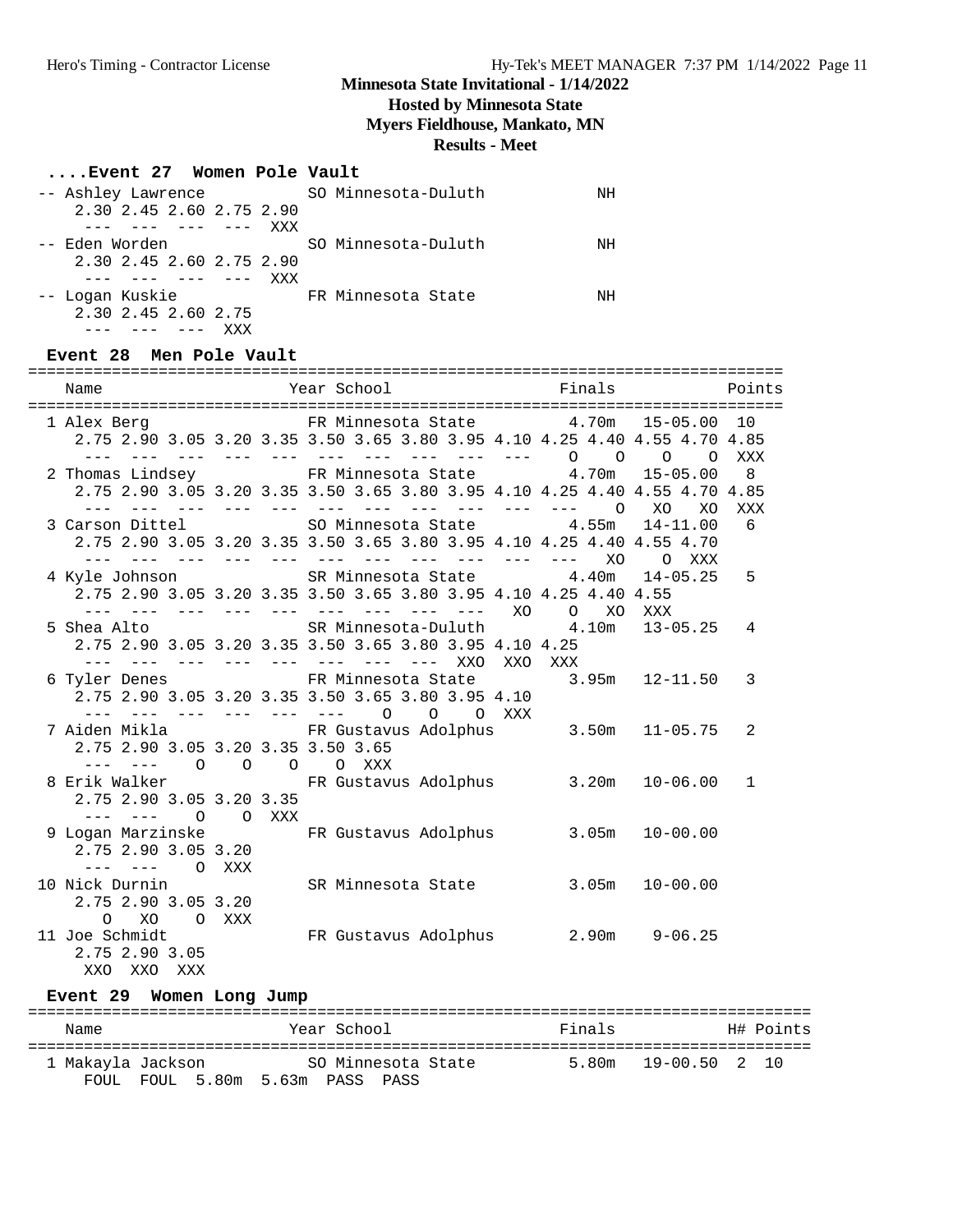**Hosted by Minnesota State**

**Myers Fieldhouse, Mankato, MN**

**Results - Meet**

## **....Event 29 Women Long Jump**

| 2 Kary Petricka                                    | SO Minnesota State   | 5.41m     | $17 - 09.00$ | 2            | 8              |
|----------------------------------------------------|----------------------|-----------|--------------|--------------|----------------|
| 5.21m FOUL 5.34m 5.15m 5.41m                       | PASS                 |           |              |              |                |
| 3 Parker Buske                                     | SO St. Cloud State   | 5.40m     | $17 - 08.75$ | 2            | $6\,$          |
| FOUL 5.40m 5.32m 5.37m FOUL FOUL                   |                      |           |              |              |                |
| 4 Kaylee Olson                                     | SO Winona State      | 5.34m     | $17 - 06.25$ | 2            | 5              |
| 5.12m 5.22m 5.18m 5.08m 5.07m 5.34m                |                      |           |              |              |                |
| 5 Caitlyn Jones                                    | SO Minnesota State   | 5.32m     | $17 - 05.50$ | 2            | $\overline{4}$ |
| FOUL 5.32m 5.23m 5.14m FOUL FOUL                   |                      |           |              |              |                |
| 6 Trinity Moore                                    | FR Minnesota State   | 5.32m     | $17 - 05.50$ | 2            | $\mathbf{3}$   |
| 5.22m 5.20m 5.15m 4.97m 5.32m PASS                 |                      |           |              |              |                |
| 7 Faith Lubner                                     | SR St. Cloud State   | 5.31m     | $17 - 05.25$ | 2            | $\overline{2}$ |
| FOUL FOUL 5.31m FOUL FOUL FOUL                     |                      |           |              |              |                |
| 8 Hannah Arason                                    | SR St. Cloud State   | 5.26m     | $17 - 03.25$ | $\mathbf 1$  | $\mathbf 1$    |
| FOUL FOUL 5.26m PASS PASS PASS                     |                      |           |              |              |                |
| 9 Molly Kahl                                       | FR Minnesota State   | 5.22m     | $17 - 01.50$ | $\mathbf{1}$ |                |
| 5.22m 5.12m 5.07m 5.03m 5.02m 5.07m<br>10 Madi Kes | FR Gustavus Adolphus | 5.04m     | $16 - 06.50$ | 2            |                |
| 5.04m FOUL<br>FOUL                                 |                      |           |              |              |                |
| 11 Xana Leum                                       | SO Winona State      | 5.02m     | $16 - 05.75$ | 2            |                |
| FOUL 5.02m FOUL                                    |                      |           |              |              |                |
| 12 Megan Geraets                                   | FR Gustavus Adolphus | 4.98m     | $16 - 04.25$ | $\mathbf{1}$ |                |
| FOUL 4.98m<br>FOUL                                 |                      |           |              |              |                |
| 13 Julia Rowles                                    | SO St. Cloud State   | 4.97m     | $16 - 03.75$ | $\mathbf{1}$ |                |
| FOUL 4.97m 4.95m                                   |                      |           |              |              |                |
| 14 Jaci Newman                                     | FR Minnesota State   | 4.86m     | $15 - 11.50$ | $\mathbf 1$  |                |
| 4.81m<br>4.86m 4.79m                               |                      |           |              |              |                |
| 15 Kaylee Patnode                                  | SO Winona State      | 4.80m     | $15 - 09.00$ | 2            |                |
| 4.78m  4.80m  4.59m                                |                      |           |              |              |                |
| 16 Shelby Romig                                    | FR St. Cloud State   | 4.56m     | $14 - 11.50$ | $\mathbf{1}$ |                |
| FOUL 4.56m 4.54m                                   |                      |           |              |              |                |
| 17 Olivia Thomley                                  | SO Gustavus Adolphus | 4.34m     | $14 - 03.00$ | $\mathbf{1}$ |                |
| 4.34m  4.08m  3.92m                                |                      |           |              |              |                |
| 18 Alli Joerger                                    | FR Gustavus Adolphus | 4.28m     | $14 - 00.50$ | $\mathbf 1$  |                |
| 4.27m  4.28m  4.25m                                |                      |           |              |              |                |
| 19 Annie Schreier                                  | FR Winona State      | 4.17m     | $13 - 08.25$ | $\mathbf{1}$ |                |
| 4.11m  4.17m  FOUL                                 |                      |           |              |              |                |
| 20 Brooke Koenen                                   | SO Wis.-Superior     | 4.02m     | $13 - 02.25$ | $\mathbf 1$  |                |
| 3.98m  4.02m  FOUL                                 |                      |           |              |              |                |
| 21 Mariah Williams                                 | SO Minnesota State   | 3.71m     | $12 - 02.25$ | 2            |                |
| FOUL FOUL 3.71m<br>-- Ashley Cridlebaugh           |                      |           |              | $\mathbf 1$  |                |
| ND ND<br>ND                                        | FR Minnesota State   | ND        |              |              |                |
| -- Emma Schwartz                                   | FR Minnesota-Duluth  | <b>ND</b> |              | $\mathbf 1$  |                |
|                                                    |                      |           |              |              |                |

## ND ND ND

## **Event 30 Men Long Jump**

| Name         | Year School                                         | Finals | Points                |
|--------------|-----------------------------------------------------|--------|-----------------------|
| 1 Caleb Kath | SR Minnesota State                                  |        | $7.23m$ $23-08.75$ 10 |
|              | 7.23m 6.70m 6.71m 6.84m 6.84m 6.92m                 |        |                       |
| 2 Slade Head | Unattached<br>$6.09m$ 6.63m 6.33m 6.21m 6.57m 6.47m |        | $6.63m$ $21-09.00$ 8  |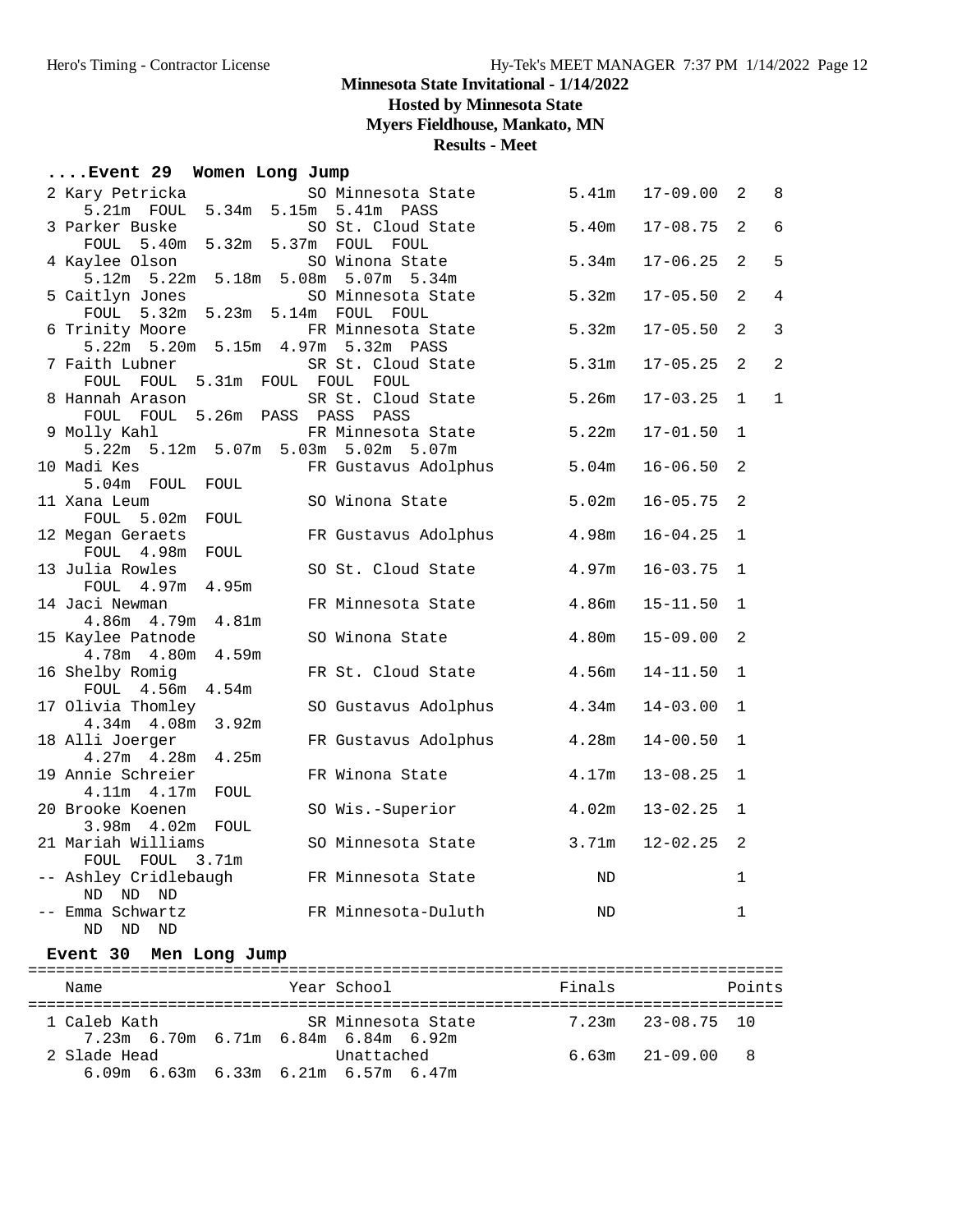**Hosted by Minnesota State**

**Myers Fieldhouse, Mankato, MN**

## **Results - Meet**

## **....Event 30 Men Long Jump**

| 3 Takudzwa Manqwiro            | Unattached                                          |                    | $6.56m$ $21-06.25$ 6 |   |
|--------------------------------|-----------------------------------------------------|--------------------|----------------------|---|
| 6.56m FOUL FOUL FOUL FOUL FOUL |                                                     |                    |                      |   |
| 4 Avery Hunt                   | SR Minnesota-Duluth                                 |                    | 6.52m 21-04.75       | 5 |
|                                | 6.35m FOUL 6.29m 6.52m 6.38m 6.52m                  |                    |                      |   |
|                                | 5 Isaiah Subah                 FR Gustavus Adolphus | $6.42m$ $21-00.75$ |                      | 4 |
| FOUL 6.42m 6.37m FOUL FOUL     |                                                     |                    |                      |   |
|                                | 6 Onyekachi Ukaobasi     FR Minnesota State         |                    |                      | 3 |
|                                | FOUL 6.01m 5.73m 6.21m 6.38m 6.29m                  |                    |                      |   |
|                                | 7 Luke Oberleitner             FR Minnesota-Duluth  |                    | $6.12m$ $20-01.00$   | 2 |
|                                | FOUL FOUL 6.05m 6.04m 6.12m 5.79m                   |                    |                      |   |
| 8 Nathan Le                    | FR Gustavus Adolphus                                |                    | $6.05m$ $19-10.25$ 1 |   |
|                                | FOUL 5.76m 5.62m 6.05m FOUL PASS                    |                    |                      |   |
|                                | 9 Kyle Kucera 60 SO Minnesota-Duluth                |                    | $5.44m$ $17-10.25$   |   |
|                                | 5.44m 5.01m 5.32m 5.19m 5.30m 5.40m                 |                    |                      |   |
| 10 Cade Wallin                 | FR Gustavus Adolphus                                |                    | $5.38m$ $17-08.00$   |   |
| FOUL 5.17m 5.38m               |                                                     |                    |                      |   |
| 11 Alex Paredes                | FR Wis.-Superior                                    | $4.66m$ $15-03.50$ |                      |   |
| 4.49m  4.66m  FOUL             |                                                     |                    |                      |   |

## **Event 31 Women Triple Jump**

| Name                                                                             | Year School                          | Finals |                     | Points |
|----------------------------------------------------------------------------------|--------------------------------------|--------|---------------------|--------|
| 1 Parker Buske<br>11.15m 11.61m 11.36m 9.54m 11.31m 11.51m                       | SO St. Cloud State                   | 11.61m | $38 - 01.25$        | 10     |
| 2 Madi Kes<br>10.79m FOUL 11.09m 11.17m 11.07m 11.13m                            | FR Gustavus Adolphus                 | 11.17m | $36 - 07.75$        | 8      |
| 3 Ashlie Lockington 50 Winona State<br>FOUL FOUL 10.76m FOUL 10.99m FOUL         |                                      | 10.99m | $36 - 00.75$        | 6      |
| 4 Hanna Reichenberger FR Winona State<br>10.41m 10.44m 10.25m FOUL 10.04m 10.31m |                                      |        | $10.44m$ $34-03.00$ | 5      |
| 5 Kaylee Patnode<br>FOUL 10.18m FOUL FOUL FOUL 9.91m                             | SO Winona State                      | 10.18m | $33 - 04.75$        | 4      |
| 6 Alli Joerger<br>9.37m 9.35m 9.34m PASS                                         | FR Gustavus Adolphus<br>PASS<br>PASS | 9.37m  | $30 - 09.00$        | 3      |
| 7 Lillian Selberg TR Gustavus Adolphus<br>8.28m 8.81m FOUL 8.67m 8.81m FOUL      |                                      | 8.81m  | $28 - 11.00$        | 2      |

## **Event 32 Men Triple Jump**

| Name                                                                                     | Year School                  | Finals              |              | Points |
|------------------------------------------------------------------------------------------|------------------------------|---------------------|--------------|--------|
| 1 Onyekachi Ukaobasi       FR Minnesota State<br>13.02m 14.16m FOUL 14.32m 14.13m 14.74m |                              | 14.74m              | $48 - 04.50$ | 1 O    |
| 2 Mathew Caines<br>FOUL FOUL FOUL FOUL FOUL 13.52m                                       | JR Minnesota-Duluth          | 13.52m              | $44 - 04.25$ | 8      |
| 3 Stephen Ayobamidele SO Minnesota State<br>FOUL FOUL FOUL 12.66m FOUL 12.98m            |                              | $12.98m$ $42-07.00$ |              | 6      |
| 4 Joyce Kabamba<br>12.87m 12.48m 12.94m FOUL 12.81m 12.70m                               | Unattached                   | 12.94m              | $42 - 05.50$ | 5      |
| 5 Isaiah Subah<br>12.18m FOUL 12.69m 12.39m FOUL                                         | FR Gustavus Adolphus<br>PASS | 12.69m              | $41 - 07.75$ | 4      |
| 6 Cade Wallin<br>12.51m 11.94m 11.89m PASS PASS                                          | FR Gustavus Adolphus<br>PASS | $12.51m$ $41-00.50$ |              | 3      |
|                                                                                          |                              |                     |              |        |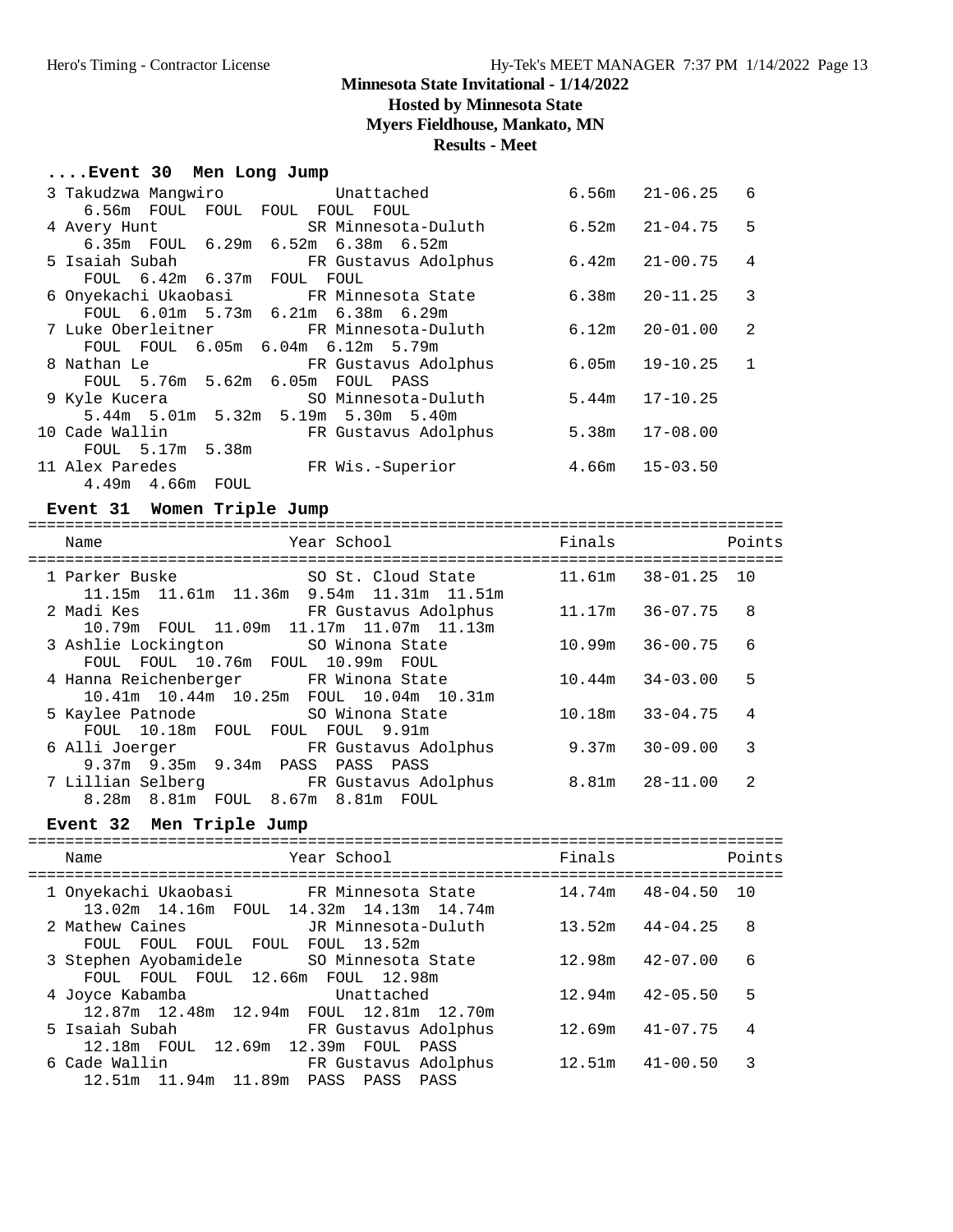**Hosted by Minnesota State**

**Myers Fieldhouse, Mankato, MN**

## **Results - Meet**

## **....Event 32 Men Triple Jump**

| 7 Nathan Le |                                     |  | FR Gustavus Adolphus | 12.05m 39-06.50 2 |  |
|-------------|-------------------------------------|--|----------------------|-------------------|--|
|             | FOUL 12.05m 11.48m 11.77m FOUL PASS |  |                      |                   |  |

## **Event 33 Women Shot Put**

| Name                                                                                               | Year School Finals                                  |        | H# Points    |                |                |
|----------------------------------------------------------------------------------------------------|-----------------------------------------------------|--------|--------------|----------------|----------------|
| FOUL 14.43m FOUL FOUL FOUL FOUL                                                                    | 1 Katie Taylor SR Minnesota State 14.43m 47-04.25 2 |        |              |                | 10             |
| 2 Brea Perron<br>12.74m  13.39m  13.40m  13.55m  12.64m  13.77m                                    | SR Minnesota State 13.77m                           |        | 45-02.25     | 2              | 8              |
| 3 Annika Poe SO Gustavus Adolphus<br>12.32m 13.03m 12.91m 12.85m 12.47m 12.35m                     |                                                     | 13.03m | $42 - 09.00$ | $\mathbf{1}$   | 6              |
| 4 Abbi Stafslien-Dumale SO Minnesota State<br>FOUL FOUL 11.97m FOUL 11.13m 12.13m                  |                                                     | 12.13m | $39 - 09.75$ | 2              | 5              |
| 5 Libby Beck 60 SO Minnesota State<br>11.31m  11.44m  11.70m  FOUL  FOUL  11.03m                   |                                                     | 11.70m | $38 - 04.75$ | 2              | 4              |
| 6 Madeline Fretag 60 Minnesota State<br>$9.66$ m $10.53$ m $10.77$ m $10.83$ m $11.51$ m $11.58$ m |                                                     | 11.58m | $38 - 00.00$ | $\mathfrak{D}$ | $\overline{3}$ |
| 7 Zoe Stone<br>10.66m  10.48m  10.38m  11.12m  9.98m  10.42m                                       | JR Minnesota State                                  | 11.12m | $36 - 05.75$ | $\mathbf{1}$   | 2              |
| 8 Morgan Robinson<br>10.63m 9.93m FOUL 9.54m FOUL FOUL                                             | FR Minnesota State                                  | 10.63m | $34 - 10.50$ | 2              | $\mathbf{1}$   |
| 9 Adrianne Thompson<br>10.56m 9.98m 9.93m 10.05m 9.59m 10.57m                                      | SO Minnesota-Duluth                                 | 10.57m | $34 - 08.25$ | 2              |                |
| 10 Kasha Hughlett<br>$9.58m$ $9.20m$ $9.98m$                                                       | JR Wis.-Superior                                    | 9.98m  | $32 - 09.00$ | 1              |                |
| 11 Samantha Sunnarborg<br>9.70m 9.96m FOUL                                                         | SO Minnesota State                                  | 9.96m  | $32 - 08.25$ | $\mathbf{1}$   |                |
| 12 Abby Schulte<br>8.91m 9.10m FOUL                                                                | FR Gustavus Adolphus                                | 9.10m  | $29 - 10.25$ | 1              |                |
| 13 Jasmine Mlejnek<br>8.94m 8.62m 9.00m                                                            | SO Minnesota State                                  | 9.00m  | $29 - 06.50$ | $\mathbf{1}$   |                |
| 14 Nicole Nelson<br>8.79m 8.62m FOUL                                                               | FR Gustavus Adolphus                                | 8.79m  | $28 - 10.25$ | 1              |                |
| 15 Bryn London<br>8.43m 8.44m 8.28m                                                                | JR Minnesota-Duluth                                 | 8.44m  | $27 - 08.25$ | $\mathbf{1}$   |                |
| 16 Emma Erickson<br>7.84m 8.31m<br>FOUL                                                            | FR Wis.-Superior                                    | 8.31m  | $27 - 03.25$ | $\mathbf{1}$   |                |
| 17 Kennedy Hawk<br>7.49m 7.78m 7.61m                                                               | FR Minnesota-Duluth                                 | 7.78m  | $25 - 06.25$ | $\mathbf{1}$   |                |
| 18 McKenzie Tuura<br>5.81m<br>7.11m 7.26m                                                          | FR Wis.-Superior                                    | 7.26m  | $23 - 10.00$ | $\mathbf{1}$   |                |

## **Event 34 Men Shot Put**

| Name                                                          | Year School         | Finals                       | H# Points |
|---------------------------------------------------------------|---------------------|------------------------------|-----------|
| 1 Steven Orzolek<br>16.36m 16.66m 15.20m 16.09m FOUL 16.01m   | JR Minnesota State  | $16.66m$ $54-08.00$ $2$ $10$ |           |
| 2 Bedale Naba<br>15.62m 14.90m 15.93m 14.74m FOUL FOUL        | SR Minnesota State  | $52 - 03.25$ 2 8<br>15.93m   |           |
| 3 Colton Kostynick<br>14.78m FOUL 15.31m 15.65m 15.54m 15.14m | JR Minnesota-Duluth | $51 - 04.25$ 2 6<br>15.65m   |           |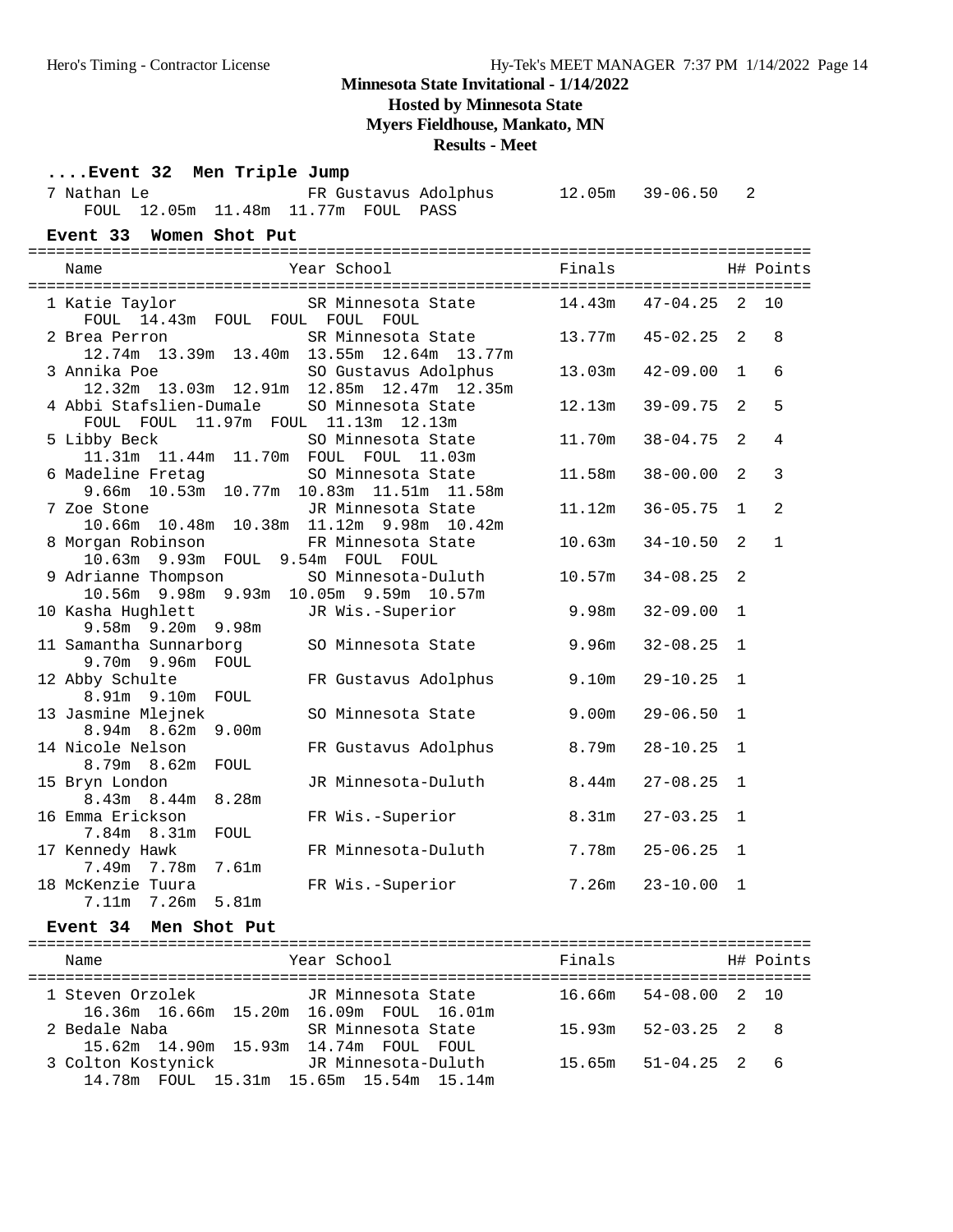## **Hosted by Minnesota State**

**Myers Fieldhouse, Mankato, MN**

## **Results - Meet**

## **....Event 34 Men Shot Put**

|                                                                                                                |                                                         | 14.20m  46-07.25  2  5  |  |
|----------------------------------------------------------------------------------------------------------------|---------------------------------------------------------|-------------------------|--|
| 14.02m  14.06m  13.68m  13.96m  14.20m  FOUL                                                                   |                                                         |                         |  |
|                                                                                                                | 5 Tommy Kucera 50 Minnesota State 14.17m 46-06.00 2 4   |                         |  |
| FOUL 13.27m 14.17m FOUL FOUL FOUL                                                                              |                                                         |                         |  |
|                                                                                                                | 6 Gage Stankiewicz FR Wis.-Superior                     | $14.03m$ $46-00.50$ 2 3 |  |
| 12.71m 13.01m 13.36m 13.90m 13.01m 14.03m                                                                      |                                                         |                         |  |
| 7 Ben Wieser Construction Unattached                                                                           |                                                         | 13.36m  43-10.00  1  2  |  |
| 13.00m 13.36m 12.90m 13.11m 13.17m FOUL                                                                        |                                                         |                         |  |
| 8 Andrew Bradley               JR Gustavus Adolphus                                                            |                                                         | $12.62m$ $41-05.00$ 1 1 |  |
| FOUL 11.82m 12.50m 11.66m FOUL 12.62m                                                                          |                                                         |                         |  |
|                                                                                                                | 9 Nate Ohman JR Wis.-Superior                           | $12.39m$ $40-07.75$ 2   |  |
| 12.38m  12.39m  11.66m  FOUL  11.69m  FOUL                                                                     |                                                         |                         |  |
|                                                                                                                | 10 Trajan Kaeppe KR Gustavus Adolphus 12.34m 40-06.00 1 |                         |  |
| 11.57m 12.18m 12.34m                                                                                           |                                                         |                         |  |
| 11 Zach Stordahl                                                                                               | FR Gustavus Adolphus 11.81m 38-09.00 1                  |                         |  |
| 10.98m 11.81m 11.57m                                                                                           |                                                         |                         |  |
| 12 Tanner Lee the control of the control of the control of the control of the control of the control of the co | SR Wis.-Superior                                        | $11.33m$ $37-02.25$ 1   |  |
| 11.33m FOUL 10.96m                                                                                             |                                                         |                         |  |
| 13 Nathan Gribble                                                                                              | Unattached                                              | $10.59m$ $34-09.00$ 1   |  |
| 10.59m FOUL FOUL                                                                                               |                                                         |                         |  |

## **Event 35 Women Weight Throw**

| Name                                                                                              | ==========================<br>Year School                       | Finals |                |                | H# Points      |
|---------------------------------------------------------------------------------------------------|-----------------------------------------------------------------|--------|----------------|----------------|----------------|
| 18.65m FOUL 18.47m 17.90m 18.61m FOUL                                                             | 1 Katie Taylor 61-02.25 CR Minnesota State 18.65m 61-02.25 2 10 |        |                |                |                |
| 2 Kaylee Jensen SR Minnesota State<br>18.10m  18.11m  17.71m  17.59m  FOUL  FOUL                  |                                                                 | 18.11m | $59 - 05.00$ 2 |                | 8              |
| 3 Madison Glynn FR Minnesota State<br>16.33m 16.89m 15.32m 15.31m 14.79m 14.36m                   |                                                                 | 16.89m | $55 - 05.00$ 2 |                | 6              |
| 4 Brea Perron SR Minnesota State<br>FOUL 16.53m FOUL 14.79m 16.20m FOUL                           |                                                                 | 16.53m | $54 - 02.75$ 2 |                | 5              |
| 5 Madeline Fretag                     SO Minnesota State<br>FOUL 15.76m FOUL 15.08m 15.76m 16.29m |                                                                 | 16.29m | $53 - 05.50$ 2 |                | $\overline{4}$ |
| 6 Abbi Stafslien-Dumale SO Minnesota State<br>14.77m 14.22m FOUL 14.53m FOUL 13.38m               |                                                                 | 14.77m | 48-05.50       | $\mathfrak{D}$ | 3              |
| 7 Libby Beck 60 SO Minnesota State<br>13.83m 13.80m 14.11m 13.69m 12.75m 13.66m                   |                                                                 | 14.11m | $46 - 03.50$ 2 |                | $\mathfrak{D}$ |
| 8 Kasha Hughlett                 JR Wis.-Superior<br>14.05m  13.24m  13.44m  FOUL  FOUL  14.09m   |                                                                 | 14.09m | $46 - 02.75$ 2 |                | $\mathbf{1}$   |
| 9 Adrianne Thompson SO Minnesota-Duluth<br>12.79m 13.28m 13.21m 12.85m FOUL 12.72m                |                                                                 | 13.28m | $43 - 07.00$ 1 |                |                |
| 10 Mackenzie Peterson both Unattached<br>11.80m 12.81m 11.84m                                     |                                                                 | 12.81m | 42-00.50 1     |                |                |
| 11 Morgan Robinson FR Minnesota State<br>10.06m  10.79m  FOUL                                     |                                                                 | 10.79m | $35 - 05.00$   | $\overline{1}$ |                |
| 12 Kennedy Hawk FR Minnesota-Duluth<br>10.64m 10.47m 10.43m                                       |                                                                 | 10.64m | 34-11.00 1     |                |                |
| 13 McKenzie Tuura<br>10.62m 9.60m 10.50m                                                          | FR Wis.-Superior                                                | 10.62m | $34 - 10.25$ 1 |                |                |
| 14 Emma Erickson<br>7.20m 9.71m 8.42m                                                             | FR Wis.-Superior                                                | 9.71m  | $31 - 10.25$ 1 |                |                |